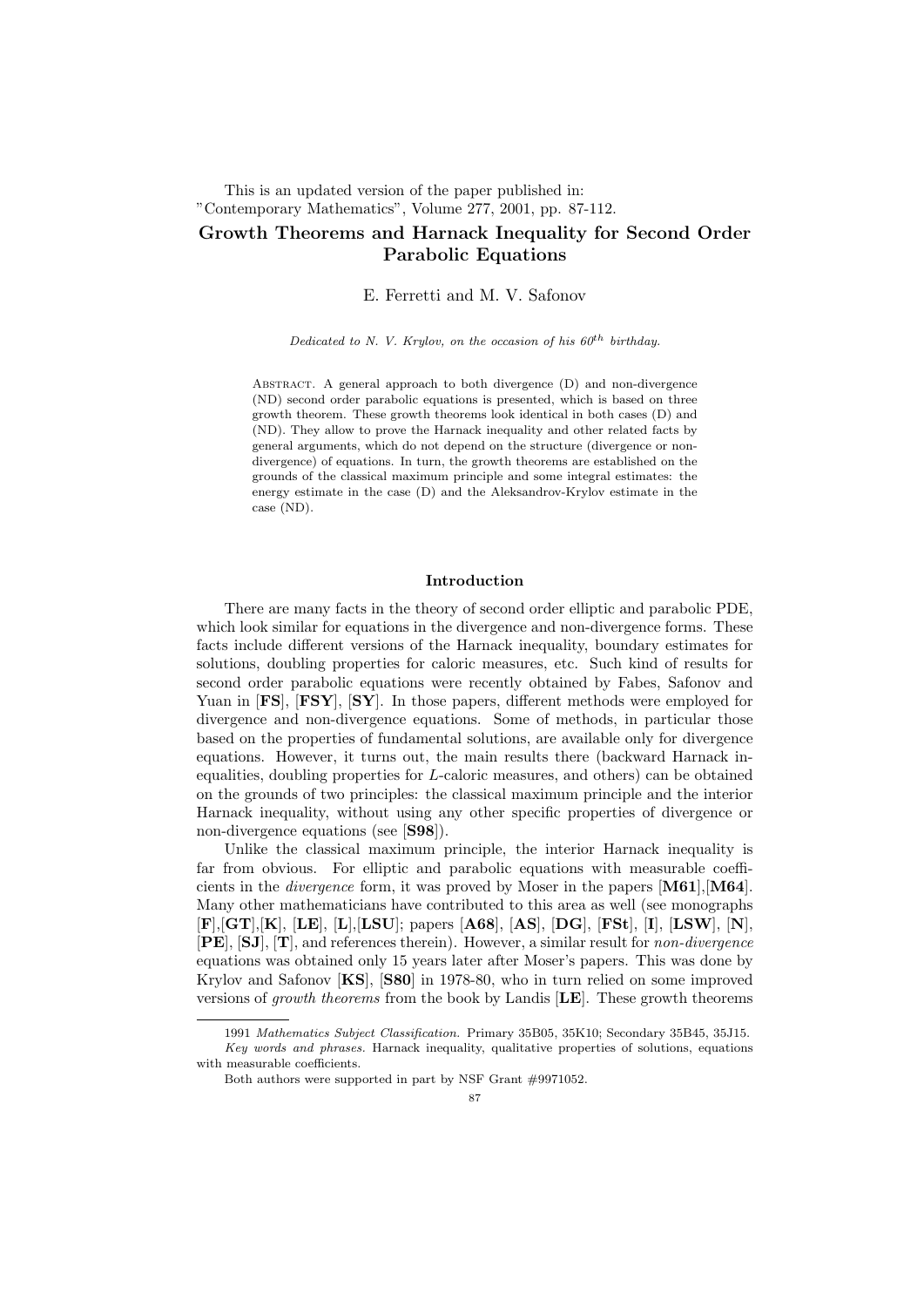control the behavior of (sub- , super-) solutions of second order elliptic and parabolic equations in terms of the Lebesgue measure of areas in which solutions are positive or negative.

In the present paper, we use growth theorems as a common background for both divergence (D) and non-divergence (ND) equations. We prove three such theorems and derive the interior Harnack inequality as their consequence. For the sake of simplicity, we assume that all functions (coefficients and solutions) are smooth enough. This allows us to treat the cases (D) and (ND) simultaneously. It is easy to get rid of extra smoothness assumptions by means of standard approximation procedures, which are briefly discussed at the end of paper, in Remark 6.1. These procedures, and also minimal smoothness of coefficients and solutions, are different in the cases (D) and (ND). In both cases, it is important to have appropriate estimates for solutions with constants depending only on the prescribed quantities, such as dimension n, parabolicity constant  $\nu$ , etc., and not depending on "additional" smoothness. We denote such constants  $N = N(n, \nu, \dots)$ .

Harnack inequalities have many important applications not only in differential equations, but also in other areas, such as diffusion processes, geometry, etc. For the reader's convenience, we prove most of auxiliary results in their "weak" form, which is sufficient for our purposes. We concentrate on the *parabolic* equations, because the corresponding results for the elliptic equations follow automatically.

In Section 1, we introduce our basic assumptions, prove a weak version of the classical maximum principle (Theorem 1.4), and formulate the interior Harnack inequality (Theorem 1.5). Then we show that even in the one-dimensional case, the Harnack inequality fails for equations of a "joint" structure, which combine both divergence and non-divergence parts. Therefore, it is inevitable that a part of the proof of the Harnack inequality relies on specific properties of equations in the cases (D) and (ND). These are integral estimates in Section 2: the energy estimate in the case (D), and the Aleksandrov-Krylov estimate in the case (ND). In the next three Sections 3,4 and 5, we formulate and prove three growth theorems. Finally, in Section 6 we prove the interior Harnack inequality and describe some possible generalizations.

**Basic notations.** " $A := B$ " or " $B = A$ " is the definition of A by means of the expression B.

 $\mathbb{R}^n$  is the *n*-dimensional Euclidean space,  $n \geq 1$ , with points  $x = (x_1, \dots, x_n)^t$ , where  $x_i$  are real numbers. Here the symbol t stands for the transposition of vectors, which indicates that vectors in  $\mathbb{R}^n$  are treated as column vectors. For  $x = (x_1, \dots, x_n)^t$  and  $y = (y_1, \dots, y_n)^t$  in  $\mathbb{R}^n$ , the scalar product  $(x, y) := \sum x_i y_i$ , the length of x is  $|x| := (x,x)^{1/2}$ .

For a Borel set  $\Gamma \subset \mathbb{R}^m$ ,  $\partial \Gamma$  is the *boundary* of  $\Gamma$  in  $\mathbb{R}^m$ ,  $\overline{\Gamma} := \Gamma \cup \partial \Gamma$  is the closure of Γ,  $|\Gamma|$  is the m-dimensional Lebesgue measure of Γ. Sometimes we use same notation  $|\Gamma|$  for the surface measure of a subset  $\Gamma$  of a smooth surface S.

For real numbers c, we denote  $c_+ := \max(c, 0), c_- := \max(-c, 0)$ .

### 1. Maximum principle and Harnack inequality

We discuss basic properties of solutions to second order linear parabolic equations  $Lu = 0$  or inequalities, which do not depend on the smoothness of coefficients,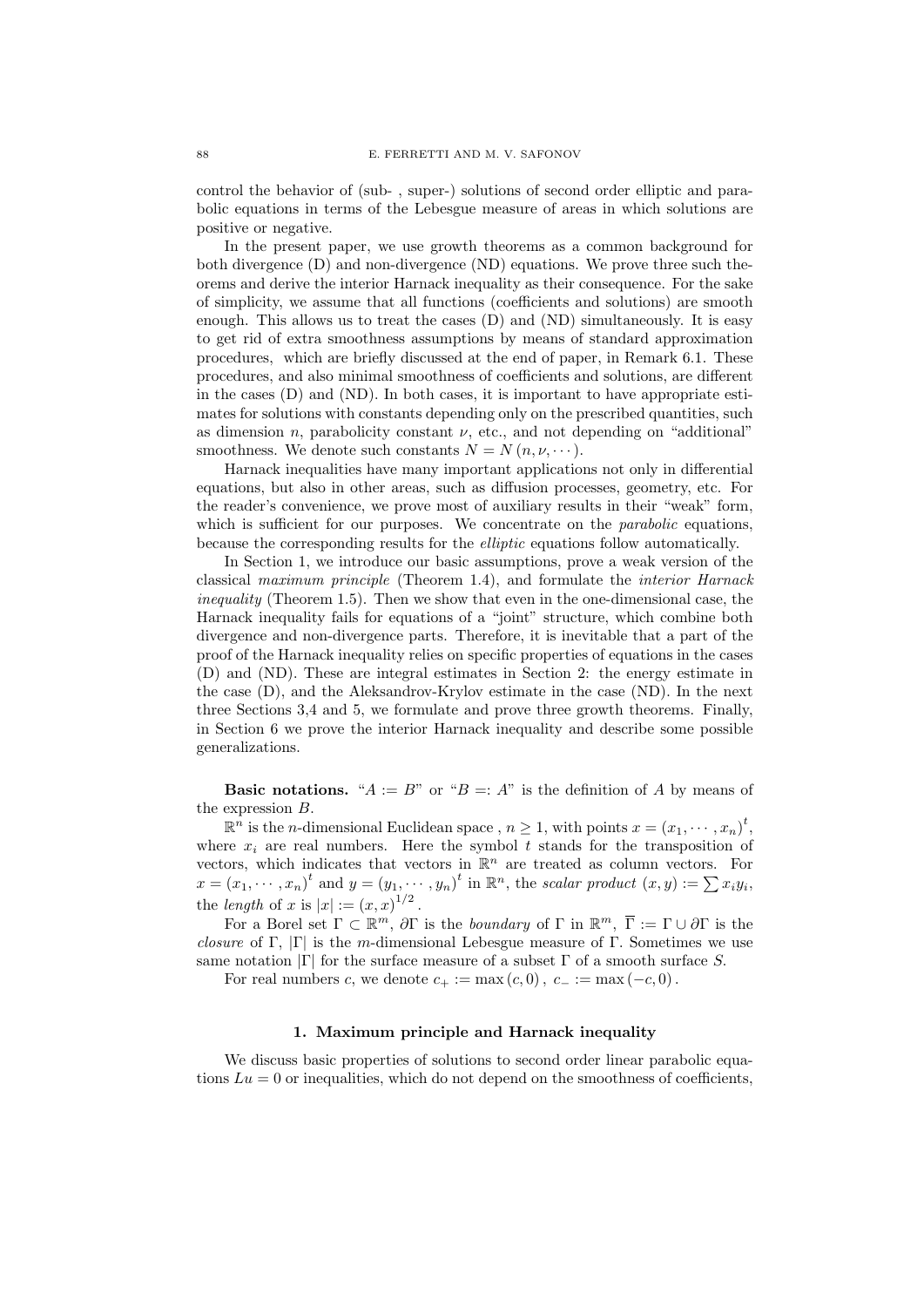and also do not depend on the structure of equations. Namely, we treat simultaneously equations  $Lu = 0$  in the *divergence* form, where

(D) 
$$
Lu := a_0 u_t - \sum_{i,j=1}^n D_i (a_{ij} D_j u) = a_0 u_t - (D, aDu),
$$

and in the *non-divergence* form, where

(ND) 
$$
Lu := u_t - \sum_{i,j=1}^n a_{ij} D_{ij} u = u_t - (aD, Du).
$$

Here all the functions  $u, a_0$  and  $a_{ij}$  depend on  $X = (x, t) \in \mathbb{R}^{n+1}$ ,  $u_t = \partial u / \partial t$ ,  $Du$ is the vector in  $\mathbb{R}^n$  with components  $D_i u = \partial u / \partial x_i$ ,  $D_{ij} u = D_i D_j u$ , and  $a = [a_{ij}]$ is a  $n \times n$  matrix with entries  $a_{ij} = a_{ij} (X) = a_{ij} (x, t)$ , which are defined for all  $X = (x, t) \in \mathbb{R}^{n+1}$  and satisfy the *uniform parabolicity* condition

$$
\text{(U)} \qquad \qquad \min_{\xi \in \mathbb{R}^n, |\xi| = 1} (a\xi, \xi) \ge \nu |\xi|^2, \qquad ||a||^2 := \sum_{i,j=1}^n |a_{ij}|^2 \le \nu^{-2},
$$

with a constant  $\nu \in (0,1]$ . In addition, in the divergence case we assume that  $a_0 = a_0(x)$  does not depend on t and satisfies

$$
(U_0) \t\t\t \nu \le a_0(x) \le \nu^{-1}.
$$

In our considerations, functions  $u, a_0$  and  $a_{ij}$  are smooth enough, so that all derivatives in  $Lu$  are understood in the usual classical sense. More general assumptions require different techniques in the cases  $(D)$  and  $(ND)$ ; we discuss these matters in Remark 6.1 at the end of paper. Unless otherwise stated, we always assume that in a given open set  $Q$ , functions u and coefficients of  $L$  satisfy the following smoothness assumptions.

ASSUMPTIONS 1.1. Function  $u \in C^{2,1}(Q)$ , i.e. u is continuous together with all the derivatives  $D_i u, D_{ij} u, u_t$  in an open set  $Q \subset \mathbb{R}^{n+1}$ . Functions  $a_0 = a_0(x)$ and  $a_{ij}$  are continuous and satisfy (U), (U<sub>0</sub>) with a constant  $\nu \in (0, 1]$ . In addition, in the case  $(D)$ ,  $a_{ij}$  have continuous derivatives  $D_k a_{ij}$  for  $i, j, k = 1, \dots, n$ .

It is easy to see these assumptions guarantee that  $Lu$  in continuous in  $Q$ .

REMARK 1.2. In the non-divergence case  $(ND)$ , the additional coefficient  $a_0$ in front of  $u_t$  is not needed, because this case is easily reduced to  $a_0 = 1$ : one can simply divide by  $a_0$  and replace the matrix  $a$  by  $\tilde{a} = a_0^{-1}a$ , which satisfies  $(U)$ with  $\tilde{\nu} = \nu^2$  instead of  $\nu$ . Moreover, in the case  $(ND)$  we can always replace  $a_{ij}$  by  $\frac{1}{2}(a_{ij} + a_{ji})$ , so that the matrix a becomes symmetric. Furthermore, under parallel translations in  $\mathbb{R}^{n+1}$  and rotations with respect to the space variable  $x \in \mathbb{R}^n$ , the equations  $Lu = 0$  are transformed to similar equations with new coefficients, which satisfy the conditions (U) and (U<sub>0</sub>) with the same constant  $\nu \in (0, 1]$ .

For formulation of our results, we need some standard definitions and notations.

DEFINITION 1.3. Let Q be an open connected set in  $\mathbb{R}^{n+1}$ ,  $n \geq 1$ . The parabolic boundary  $\partial_p Q$  of Q is the set of all points  $X_0 = (x_0, t_0) \in \partial Q$ , such that there exists a continuous function  $x = x(t)$  on an interval  $[t_0, t_0 + \delta)$  with values in  $\mathbb{R}^n$ , such that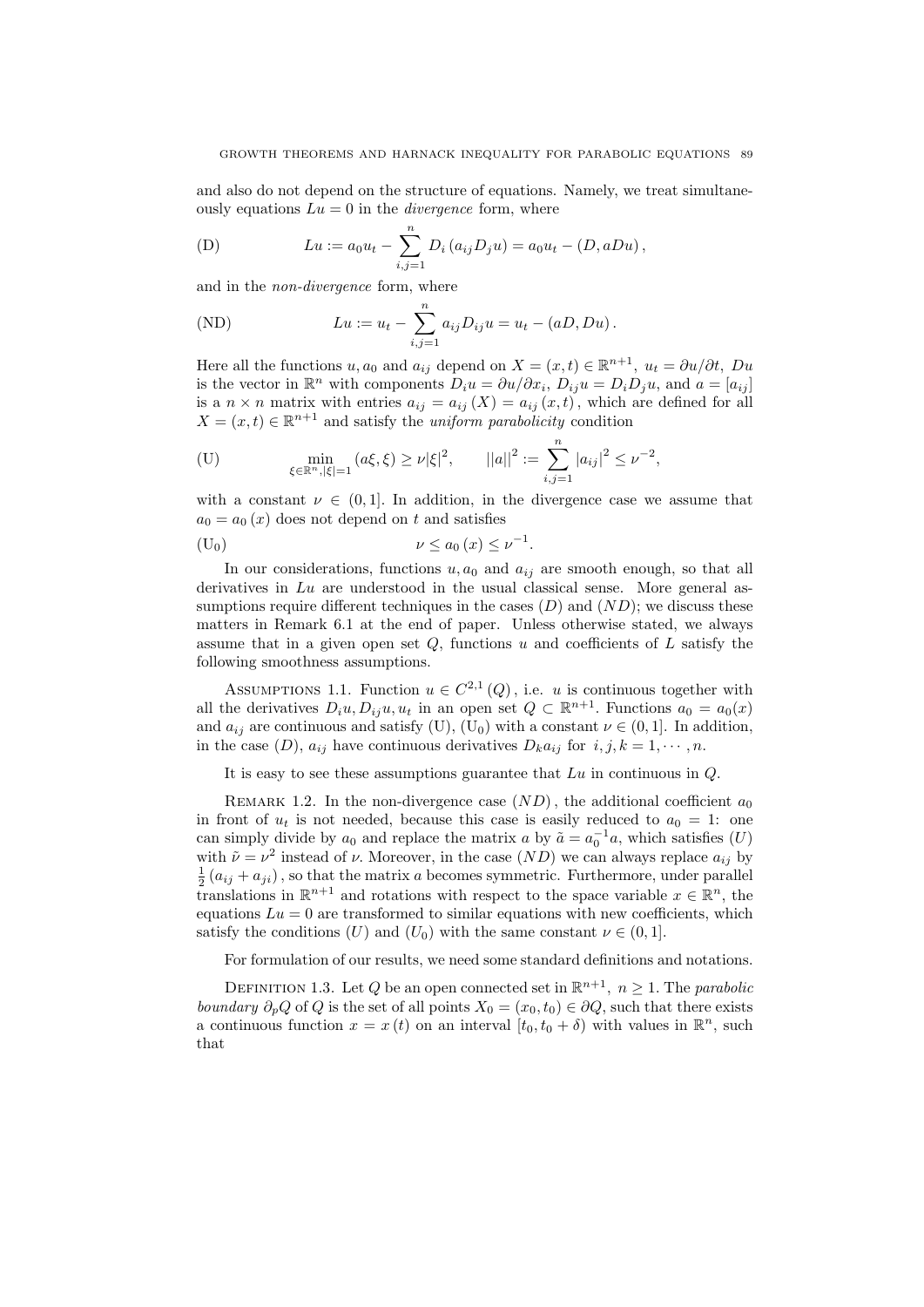$x(t_0) = x_0$  and  $(x(t), t) \in Q$  for all  $t \in (t_0, t_0 + \delta)$ . Here  $x = x(t)$  and  $\delta > 0$ depend on  $X_0$ .

In particular, for cylinders  $Q = \Omega \times (0, T)$ , the parabolic boundary  $\partial_p Q :=$  $(\partial_x Q) \cup (\partial_t Q) \cup (\partial_{xt} Q)$ , where

$$
\partial_x Q := (\partial \Omega) \times (0, T), \ \partial_t Q := \Omega \times \{0\}, \ \partial_{xt} Q := (\partial \Omega) \times \{0\}.
$$

We will also use a notation for "standard" parabolic cylinders: for  $Y = (y, s)$  and  $r > 0$ ,

 $C_r(Y) := B_r(y) \times (s - r^2, s)$ , where  $B_r(y) := \{x \in \mathbb{R}^n : |x - y| < r\}$ .

The following maximum principle is well known. We give its short proof, which uses our simplifying assumptions.

THEOREM 1.4 (Maximum Principle). Let Q be a bounded open set in  $\mathbb{R}^{n+1}$ , and let a function  $u \in C^{2,1}(\overline{Q} \setminus \partial_p Q) \cap C(\overline{Q})$  satisfy the inequality  $Lu \leq 0$  in Q. Then

(1.1) 
$$
\sup_{Q} u = \sup_{\partial_{P} Q} u.
$$

PROOF. Since  $a_{ij}$  are smooth, we can write

$$
Lu = a_0u_t - (aD, Du) + (b, Du) \quad \text{in} \quad Q,
$$

where the vector function b has components  $b_j = \sum_i D_i a_{ij}$  in the case  $(D)$ , and  $a_0 = 1, b = 0$  in the case  $(ND)$ . Suppose (1.1) is not true. Replacing u by u–const, we may assume

$$
\sup_{\partial_p Q} u < 0 < \sup_Q u = u(Y) \qquad \text{for some} \quad Y = (y, s) \in \overline{Q} \setminus \overline{\partial_p Q}.
$$

In addition, replacing u by  $u - \varepsilon t$  with a small constant  $\varepsilon > 0$ , we have  $Lu(Y) < 0$ . Moreover, replacing  $a_{ij}$  by  $\frac{1}{2}(a_{ij} + a_{ji})$ , we can assume that the matrix  $a = [a_{ij}]$ is symmetric. Then by rotating the coordinate axes, we can reduce the matrix of coefficients to the diagonal matrix  $diag[\lambda_1,\ldots,\lambda_n]$ , where  $\lambda_i \in [\nu, \nu^{-1}]$  are eigenvalues of a. Further, since  $Y = (y, s) \in \overline{Q} \setminus \overline{\partial_pQ}$ , we also have  $\overline{C_r(Y)} \subset \overline{Q} \setminus \overline{\partial_pQ}$ for some small  $r > 0$ , so that

$$
u \in C^{2,1}(\overline{C_r(Y)})
$$
 and  $\sup_{C_r(Y)} u = u(Y)$ .

Since  $u(\cdot, s)$  attains its maximum at y, we have  $D_i(Y) = 0$ ,  $D_{ii}(Y) \le 0$  for all i, and similarly,  $u_t(Y) \geq 0$ . Combining these relations, we get

$$
Lu(Y) = a_0 u_t(Y) - \sum_{i} \lambda_i D_{ii}(Y) + \sum_{i} b_i D_i(Y) \ge 0.
$$

On the other hand, by our construction  $Lu(Y) < 0$ . This contradictions proves the desired equality (1.1).

In the next theorem, we formulate the *interior Harnack inequality*. The proof of this theorem will be given in Section 6.

THEOREM 1.5 (Interior Harnack Inequality). Let  $u$  and the coefficients of  $L$ satisfy Assumptions 1.1 in a cylinder  $C_{2r} = C_{2r}(Y)$ , where  $Y = (y, s) \in \mathbb{R}^{n+1}, r >$ 0, and let u satisfy  $u \geq 0$ ,  $Lu = 0$  in  $C_{2r}$ . Then

(1.2) 
$$
\sup_{C^0} u \le N \inf_{C_r} u,
$$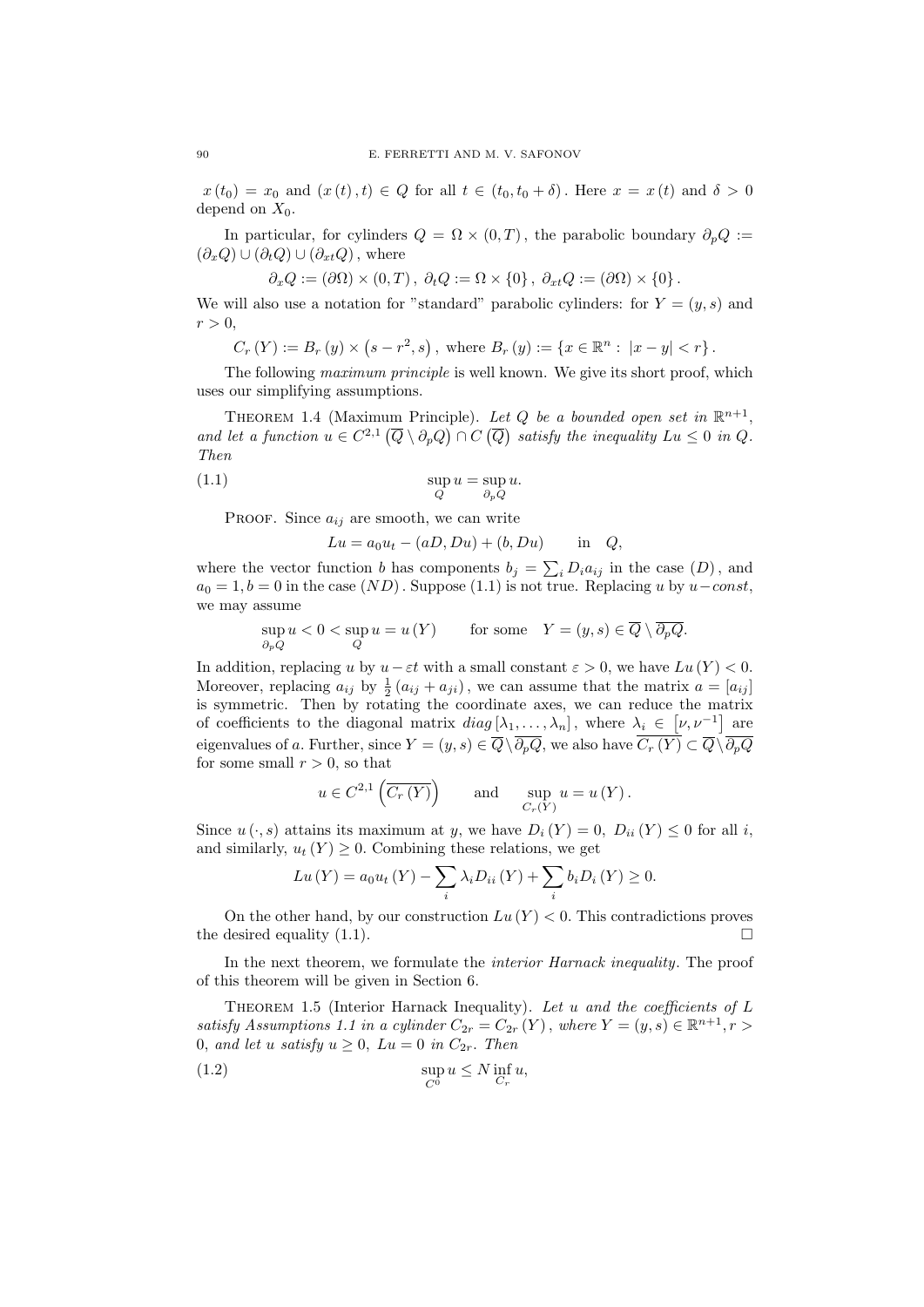where  $C^0 := B_r(y) \times (s - 3r^2, s - 2r^2)$  and the constant  $N = N(n, \nu)$ .

For second order elliptic equations, this theorem is reduced to the following

COROLLARY 1.6. Let  $u = u(x)$  and  $a_{ij} = a_{ij}(x)$  satisfy Assumptions 1.1 in a ball  $B_{2r} = B_{2r}(y)$ , where  $y \in \mathbb{R}^n, r > 0$ , and let u satisfy

 $u \geq 0$  and  $(D)$   $(D, aDu) = 0$  or  $(ND)$   $(aD, Du) = 0$  in  $B_{2r}$ .

Then

(1.3) 
$$
\sup_{B_r} u \le N \inf_{B_r} u,
$$

where  $N = N(n, \nu)$ .

The proof of the maximum principle, Theorem 1.4, with minor changes remains valid for more general "united" equations  $u_t - (D, a_1Du) - (a_2D, Du) = 0$ , which include both divergence and non-divergence equations. However, for such equations the Harnack inequality (1.3) fails even in the one-dimensional elliptic case, as the following example shows.

EXAMPLE 1.7. For arbitrary small  $\varepsilon \in (0, \frac{1}{2})$ , we will construct smooth functions  $a_1, a_2$  and u on  $[-1, 1]$ , such that  $|a_{1,2} - \tilde{1}| \leq \varepsilon$ ,  $0 \leq u \leq 1$ ,

(1.4) 
$$
u' > 0, \quad (a_1 u')' + a_2 u'' = 0 \quad \text{in} \quad (-1, 1),
$$

and

(1.5) 
$$
0 \le u \le \varepsilon
$$
 on  $[-1, -\varepsilon]$ ,  $1 - \varepsilon \le u \le 1$  on  $[\varepsilon, 1]$ .

Obviously, from these properties it follows that the estimate (1.3) fails for  $y = 0$ and  $r=\frac{1}{2}$ .

For fixed  $\varepsilon \in (0, \frac{1}{2})$ , take an arbitrary smooth function  $\eta = \eta(x)$  on  $[-1, 0]$ , satisfying the properties  $|\eta| \leq \frac{\varepsilon}{2}$ ,  $|\eta'| \leq 1$  on  $[-1,0]$ ;

$$
\eta > 0
$$
 in  $\left(-\varepsilon, -\frac{\varepsilon}{2}\right)$ , and  $\eta(x) \equiv 0$  on  $[-1, -\varepsilon] \cup \left[-\frac{\varepsilon}{2}, 0\right]$ .

For a constant  $\omega > 0$  to be chosen later, we first define the functions

$$
a_1(x) = 1 - \eta \sin \omega x
$$
,  $a_2(x) = 1 + \eta \cdot (\sin \omega x - \cos \omega x)$  on  $[-1,0]$ ,

and then extend them as even functions to the interval  $[-1, 1]$ . We can rewrite the equality (1.4) in the form

$$
(a_1 + a_2) u'' + a'_1 u' = 0
$$
, or  $f := (\ln u')' = \frac{u''}{u'} = -\frac{a'_1}{a_1 + a_2}$ .

Therefore, the function

$$
u(x) = \frac{1}{A} \int_{-1}^{x} e^{F(z)} dz, \quad \text{where} \quad F(x) = \int_{-1}^{x} f(z) dz, \quad A = \int_{-1}^{1} e^{F(z)} dz > 0,
$$

satisfies (1.4) and  $u(-1) = 0, u(1) = 1$ . Now it remains to show that for large  $\omega > 0$  (depending on  $\varepsilon$ ), this function satisfies (1.5) as well.

Since  $a_{1,2}$  are even functions,  $a_{1,2}(-x) \equiv a_{1,2}(x)$ , we also have

$$
f(-x) \equiv -f(x)
$$
,  $F(-x) \equiv F(x)$ ,  $u(-x) + u(x) \equiv 1$  on [-1,1].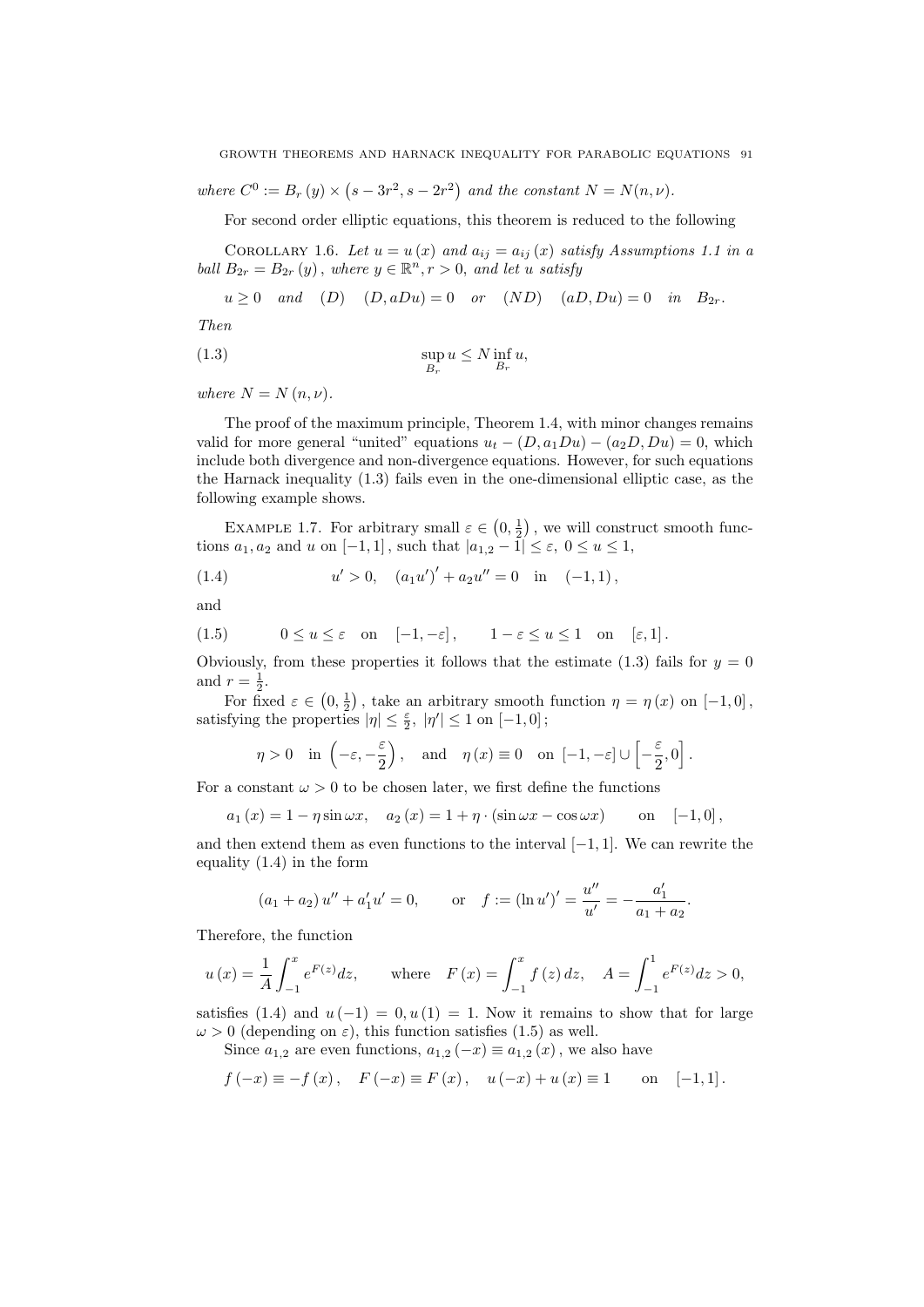By the last equality here,  $0 \le u \le \varepsilon$  on  $[-1, -\varepsilon]$  if and only if  $1 - \varepsilon \le u \le 1$  on  $[\varepsilon, 1]$ , so that it suffices to prove the estimate on the interval  $[-1, -\varepsilon]$ . We know that

$$
f(x) = \frac{(\eta \sin \omega x)'}{2 - \eta \cos \omega x} \quad \text{on} \quad [-1, 0].
$$

Integrating by parts and using the properties  $|\eta| \leq \frac{\varepsilon}{2} < \frac{1}{4}$ ,  $|\eta'| \leq 1$ , we estimate

$$
F(x) = \int_{-1}^{x} f(z) dz = \int_{-1}^{x} \frac{(\eta \sin \omega z)^{\prime}}{2 - \eta \cos \omega z} dz
$$
  
\n
$$
= -\int_{-1}^{x} \eta \sin \omega z \left(\frac{1}{2 - \eta \cos \omega z}\right)^{\prime} dz + O(\varepsilon)
$$
  
\n
$$
= \omega \int_{-1}^{x} \left(\frac{\eta \sin \omega z}{2 - \eta \cos \omega z}\right)^{2} dz + O(\varepsilon)
$$
  
\n
$$
\geq \frac{\omega}{6} \int_{-1}^{x} \eta^{2} \sin^{2} \omega z dz + O(\varepsilon)
$$
  
\n
$$
= \frac{\omega}{12} \int_{-1}^{x} \eta^{2} dz - \frac{1}{24} \int_{-1}^{x} \eta^{2} (\sin 2\omega z)^{\prime} dz + O(\varepsilon)
$$
  
\n
$$
= \frac{\omega}{12} \int_{-1}^{x} \eta^{2} dz + O(\varepsilon) \quad \text{on} \quad [-1, 0].
$$

Since  $\eta > 0$  in  $(-\varepsilon, -\frac{\varepsilon}{2})$ , the values of  $F(x)$  in this interval, and hence the constant  $A > 0$ , become arbitrary large for large  $\omega > 0$ . Choose  $\omega$  such that  $A \geq \varepsilon^{-1}$ . Then the desired estimate  $0 \le u \le \varepsilon$  on  $[-1, -\varepsilon]$  follows immediately, because

$$
\eta \equiv 0
$$
,  $f \equiv 0$ ,  $F \equiv 0$ ,  $u(x) = \frac{1}{A}(x+1)$  on  $[-1, -\varepsilon]$ .

### 2. Integral estimates

In this sections, we prove basic integral estimates for solutions of second order parabolic equations: the energy estimate in the divergence case  $(D)$  and the Aleksandrov-Krylov estimate in the non-divergence case  $(ND)$ . For formulation of these results, we need further notations.

Let  $\Omega$  be an open set in  $\mathbb{R}^n$ . For  $0 < p < \infty$ ,  $L^p(\Omega)$  denotes the linear space of measurable functions with the finite

(2.1) 
$$
||u||_p = ||u||_{p,\Omega} := \left(\int_{\Omega} |u|^p dx\right)^{1/p}.
$$

For  $1 \leq p < \infty$ ,  $L^p(\Omega)$  is a Banach space with the norm  $\lVert \cdot \rVert_p$ . For  $p = \infty$ ,  $L^{\infty}(\Omega)$ is the Banach space of bounded functions on  $\Omega$  with the norm

(2.2) 
$$
||u||_{\infty} = ||u||_{\infty,\Omega} := \sup_{\Omega} |u|.
$$

We will also use a similar notation  $L^p(Q)$  for functions  $u(X) = u(x, t)$  on an open set  $Q \subset \mathbb{R}^{n+1}$ . These notations make sense for vector functions u as well, with the understanding that |u| in (2.1) and (2.2) stands for the length of vector  $u = u(x)$ .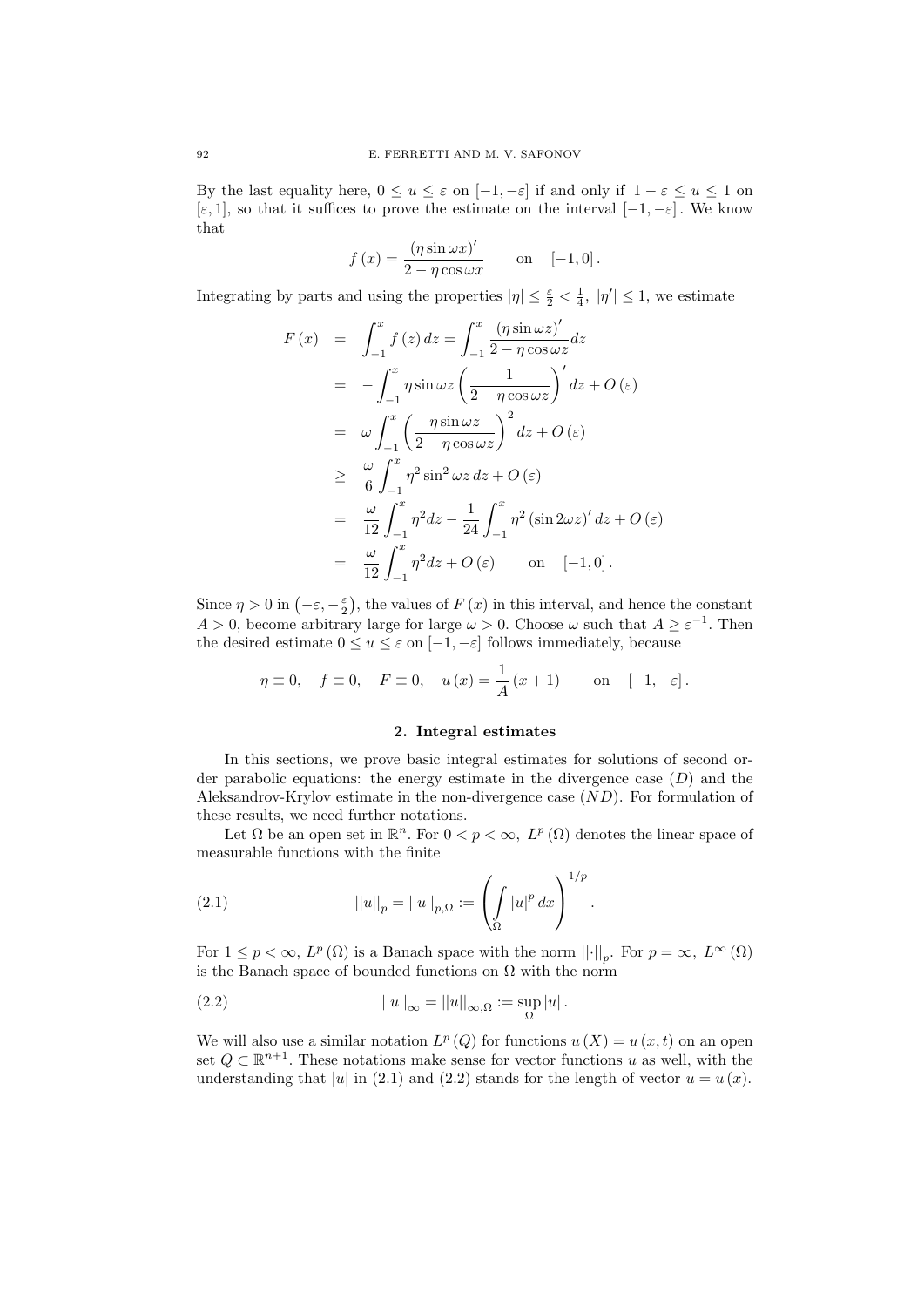Let Q be an open set in  $\mathbb{R}^{n+1}$ . For functions  $u = u(x, t)$  on Q, which have derivatives  $D_i u$ , we denote

(2.3) 
$$
||u||_{V(Q)}^2 := \int_{Q} |Du|^2 dX + \sup_{t} \int_{Q(t)} |u(x, t)|^2 dx,
$$

where  $Q(t) := \{x \in \mathbb{R}^n : (x, t) \in Q\}.$ 

We start with a simple lemma, which holds in both cases  $(D)$  and  $(ND)$ . Its proof is straightforward.

LEMMA 2.1. Let Q be an open set in  $\mathbb{R}^{n+1}$ . Then for arbitrary functions  $u \in$  $C^{2,1}(Q)$  and  $G \in C^2(\mathbb{R}^1)$ , the function  $v := G(u)$  belongs to  $C^{2,1}(Q)$  and satisfies

$$
Dv = G'(u) Du
$$
,  $Lv = G'(u) Lu - G''(u) (aDu, Du)$  in Q.

In particular, if  $u \geq 0$ ,  $Lu \leq 0$  in Q, and  $G, G', G'' \geq 0$ , then  $v \geq 0$ ,  $Lv \leq 0$  in Q.

The following theorem is a modification of well known energy estimates (see [LSU], Sec. 3.2; [L], Sec. 6.1]. It holds for equations in the divergence form  $(D)$ .

THEOREM 2.2 (Energy Estimate). Let u be a function in  $C^{2,1}(C_2)$ , where  $C_2 = C_2(Y) = B_2(y) \times (s-4, s), Y = (y, s) \in \mathbb{R}^{n+1},$  and let

(2.4) 
$$
Lu := a_0u_t - (D, aDu) = f_0 + (D, f) = f_0 + \sum_{i=1}^n D_i f_i
$$

in  $C_2$ , with functions  $f_0 \in C(C_2)$ ,  $f = (f_1, \dots, f_n)^t$ ,  $Df_i \in C(C_2)$  for  $i =$  $1, \dots, n$ . Take a standard <sup>1</sup> smooth cut-off function  $\eta$ , such that

(2.5) 
$$
0 \le \eta \le 1
$$
 on  $\overline{C_2}$ ,  $\eta \equiv 1$  on  $\overline{C_1(Y)}$ , and  $\eta = 0$  near  $\partial_p C_2$ .  
Then

Then

(2.6) 
$$
||\eta u||_{V(C_2)}^2 \leq NF^2, \text{ where } F^2 := \int_{C_2} \left( u^2 + f_0^2 + |f|^2 \right) dX,
$$

and the constant  $N = N(n, \nu)$ . This estimate remains true if instead of the equality  $(2.4)$  in  $C_2$ , we impose two inequalities

(2.7) 
$$
u \ge 0
$$
,  $Lu \le f_0 + (D, f)$ .

PROOF. Consider the function

$$
I(t) := \int a_0 \eta^2 u^2(x, t) \, dx, \quad s - 4 \le t \le s,
$$

where the integral is taken over  $B_2(y)$ . From  $(2.4)$  or  $(2.7)$  it follows

$$
I'(t) = \int (a_0 \eta^2)_t \cdot u^2 dx + \int 2\eta^2 u \cdot a_0 u_t dx
$$
  
 
$$
\leq N \int u^2 dx + 2 \int \eta^2 u [(D, aDu) + f_0 + (D, f)] dx.
$$

<sup>1</sup>By standard functions we mean smooth functions with derivatives bounded by constants depending only on the order of derivative and the dimension  $n$ .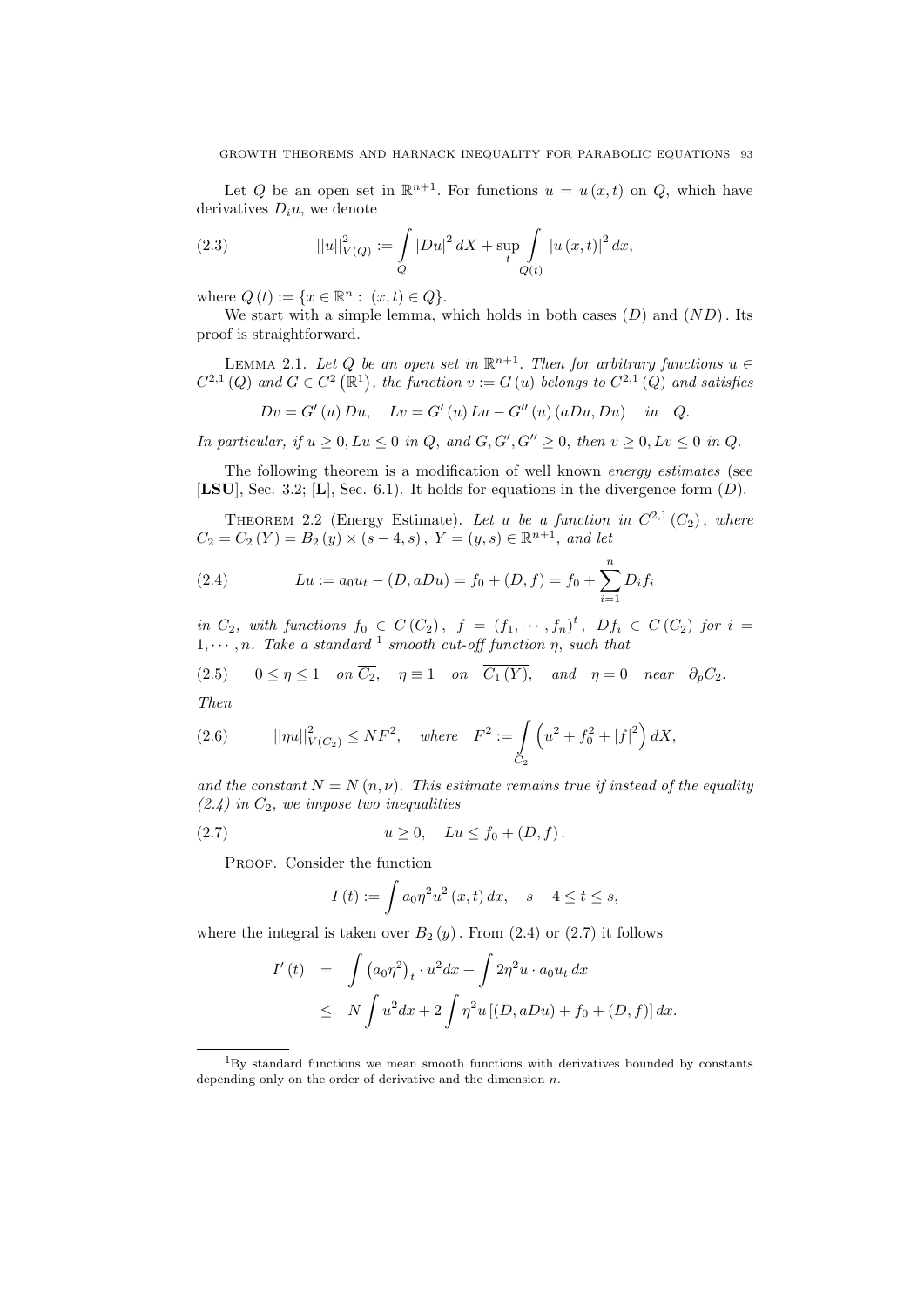Then we integrate by parts and use the estimates  $2uf_0 \le u^2 + f_0^2$ , and for  $0 < \varepsilon < 1$ ,

$$
-2\left(D\left(\eta^{2}u\right), f\right) = -2\eta\left(D\left(\eta u\right), f\right) - 2\eta u\left(D\eta, f\right)
$$
  
\n
$$
\leq \varepsilon |D\left(\eta u\right)|^{2} + \varepsilon^{-1} |f|^{2} + N\left(u^{2} + |f|^{2}\right),
$$
  
\n
$$
-2\left(D\left(\eta^{2}u\right), aDu\right) = -2\left(D\left(\eta u\right) + uD\eta, a\eta Du\right)
$$
  
\n
$$
= -2\left(D\left(\eta u\right) + uD\eta, aD\left(\eta u\right) - u aD\eta\right)
$$
  
\n
$$
\leq -2\nu |D\left(\eta u\right)|^{2} + N |u| \cdot |D\left(\eta u\right)| + N u^{2}
$$
  
\n
$$
\leq (\varepsilon - 2\nu) |D\left(\eta u\right)|^{2} + N \varepsilon^{-1} u^{2}.
$$

This gives us

$$
I'(t) \le 2\left(\varepsilon - \nu\right) \int \left|D\left(\eta u\right)\right|^2 dx + N\varepsilon^{-1} \int \left(u^2 + f_0^2 + \left|f\right|^2\right) dx, \quad 0 < \varepsilon < 1.
$$

For  $\varepsilon = \frac{\nu}{2}$ , this implies

$$
\nu \int |D(\eta u)|^2 dx + I'(t) \le N \int \left( u^2 + f_0^2 + |f|^2 \right) dx, \qquad s - 4 \le t \le s.
$$

Integrating with respect to  $t$  and using Fubini's theorem, we conclude

$$
\nu \int\limits_{C_2} |D \left( \eta u \right)|^2 \, dX \leq N F^2, \quad \sup_{s-4 < t < s} I \left( t \right) \leq N F^2.
$$

Since  $a_0 \geq \nu > 0$ , we also have

$$
\nu \int\limits_{B_2(y)} \left( \eta u \right)^2 (x, t) \, dx \le I \left( t \right).
$$

From these estimates it follows (2.6) with a constant  $N = N(n, \nu)$ .

COROLLARY 2.3. Let a function  $u \in C^{2,1}(\overline{Q})$ , where  $Q$  is an open set in  $\mathbb{R}^{n+1}$ , and let

$$
u \geq 0, \quad Lu := a_0 u_t - (D, aDu) \leq 0 \quad in \quad Q;
$$
  

$$
u = 0 \quad on \quad (\partial Q) \cap C_2,
$$

where  $C_2 = C_2(Y) = B_2(y) \times (s-4, s), Y = (y, s) \in \mathbb{R}^{n+1}$ . Let  $\eta$  be a standard smooth cut-off function  $\eta$  satisfying the conditions (2.5) in the cylinder  $C_2 =$  $C_2(Y)$ . Then

(2.8) 
$$
||\eta u||_{V(Q \cap C_2)}^2 \le N F^2, \text{ where } F^2 := \int_{Q \cap C_2} u^2 dX,
$$

and the constant  $N = N(n, \nu)$ .

PROOF. We approximate u by smooth functions  $u_{\varepsilon} = G_{\varepsilon}(u)$  for small  $\varepsilon > 0$ , where  $G_{\varepsilon}$  are smooth functions such that  $G_{\varepsilon}$ ,  $G'_{\varepsilon}$ ,  $G''_{\varepsilon} \geq 0$  on  $\mathbb{R}^1$ ,  $G_{\varepsilon}$   $(u) \equiv 0$  for  $u \leq \varepsilon$ , and  $G'_{\varepsilon}(u) \equiv 1$  for  $u \geq 2\varepsilon$ . Then

$$
(2.9) \t u - 2\varepsilon \le u_{\varepsilon} \le \max(u - \varepsilon, 0) \t on \t \overline{Q}, \t Du_{\varepsilon} = Du \t on \t \{u \ge 2\varepsilon\}.
$$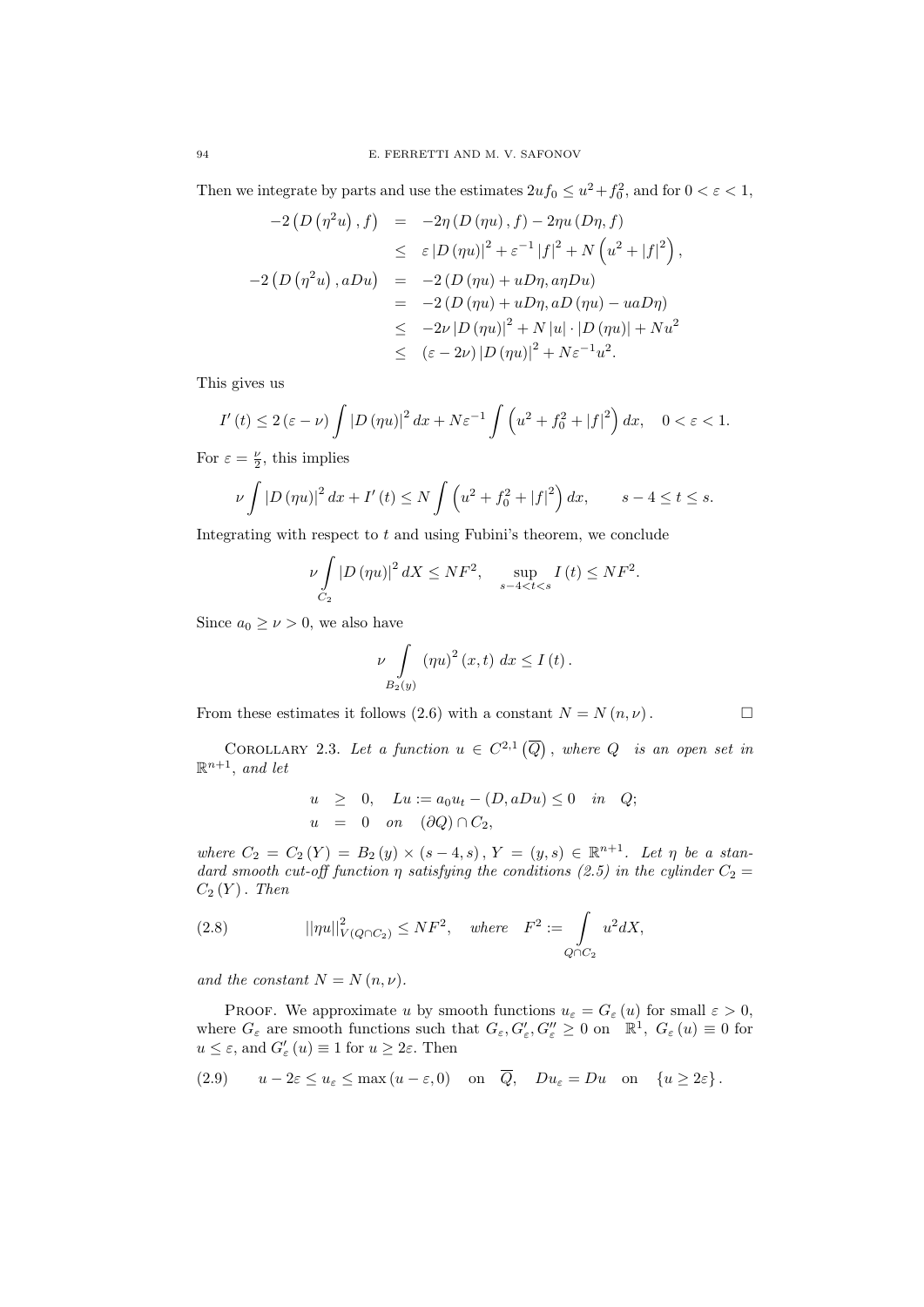Moreover, since  $u_{\varepsilon} \equiv 0$  near  $(\partial Q) \cap C_2(Y)$ , we can extend  $u_{\varepsilon} \equiv 0$  on  $C_2 \setminus Q$ , the extended functions  $u_{\varepsilon} \in C^{2,1}(C_2)$ , and by Lemma 2.1,  $u_{\varepsilon} \geq 0$ ,  $Lu_{\varepsilon} \leq 0$  in  $C_2$ . From Theorem 2.2 it follows that the functions  $u_{\varepsilon}$  satisfy the estimate

$$
||\eta u_{\varepsilon}||_{V(C_2)} \le N(\eta,\nu) \int\limits_{C_2} u_{\varepsilon}^2 dX, \quad \varepsilon > 0.
$$

Taking the limit as  $\varepsilon \to 0^+$  and using (2.9), we get the estimate (2.8).

For solutions of second order elliptic and parabolic equations  $Lu = f$  with measurable coefficients in the non-divergence form  $(ND)$ , there are pointwise estimates through the norm  $||f||_p$ , where  $p = n$  in the elliptic case, and  $p = n+1$  in the parabolic case. In the elliptic case, such estimates were established by Aleksandrov [A] (see also [GT], Cf. 9, for further discussion and references to related works by Bakel'man, Pucci and other mathematicians). A similar estimate for solutions of parabolic equations was obtained by Krylov [K76], who used a completely different method in his proof. Later Tso  $|\mathbf{T}\mathbf{K}|$  found a simpler proof of Krylov's result by further adjustment of the original Aleksandrov's method. In the next theorem, we present the Aleksandrov-Krylov estimate, in its simplified form. In the proof, we basically follow Tso  $[TK]$ .

THEOREM 2.4. Let a function  $u \in C^{2,1}(\overline{Q})$ , where Q is an open subset of  $C_1 = C_1(Y_0) \subset \mathbb{R}^{n+1}$ , and let

$$
(2.10) \t Lu = u_t - (aD, Du) \le f \t in Q, \t u \le 0 \t on \t \partial_p Q,
$$

where  $f \in L^{n+1}(Q)$ . Then

(2.11) 
$$
M := \sup_{Q} u \leq NF, \text{ where } F := ||f||_{n+1,Q},
$$

and the constant  $N = N(n, \nu)$ .

PROOF. Obviously, it suffices to consider the case  $M > 0$ . Then we have  $M =$  $u(X_0)$  for some  $X_0 = (x_0, t_0) \in \overline{Q} \setminus \partial_p Q$ . We define the upper contact set  $\Gamma = \Gamma_u$ of u as the set of all  $X = (x, t) \in Q$  such that

$$
u(X) + (y - x, Du(X)) \ge u(Y)
$$

for all  $Y = (y, s) \in Q$  with  $s \le t$ . Introduce the mapping  $\Phi : \Gamma \to \mathbb{R}^{n+1}$  by formulas

 $\Phi = (p, h), \qquad p = Du, \qquad h = u - (x - x_0, Du).$ 

Since  $D_j h = -(x - x_0, DD_j u)$  and  $h_t = u_t - (x - x_0, Du_t)$ , the Jacobian matrix <sup>2</sup>

$$
J_{\Phi} = \frac{\partial \Phi}{\partial X} = \frac{\partial (p, h)}{\partial (x, t)} = \begin{bmatrix} D_{ij}u & D_i u_t \\ (x_0 - x, DD_j u) & u_t + (x_0 - x, Du_t) \end{bmatrix}
$$

has determinant det  $J_{\Phi} = u_t \det [D_{ii}u] = u_t \det D^2 u$ .

We claim that  $\Phi(\Gamma)$  contains the cylinder

$$
C = \left\{ (p, h) \in \mathbb{R}^{n+1} : |p| < \frac{1}{4}M, \ \frac{1}{2}M < h < M \right\} \subset \Phi \left( \Gamma \right).
$$

<sup>&</sup>lt;sup>2</sup>Actually the calculation of  $Du_t$  in this matrix requires higher smoothness of u. However, by a simple approximation argument (see Remark 6.1) the estimate (2.11) is extended from functions  $u \in C^{\infty}(\overline{Q})$  to more general class  $W^{2,1}_{n+1,loc}(Q) \cap C(\overline{Q})$ .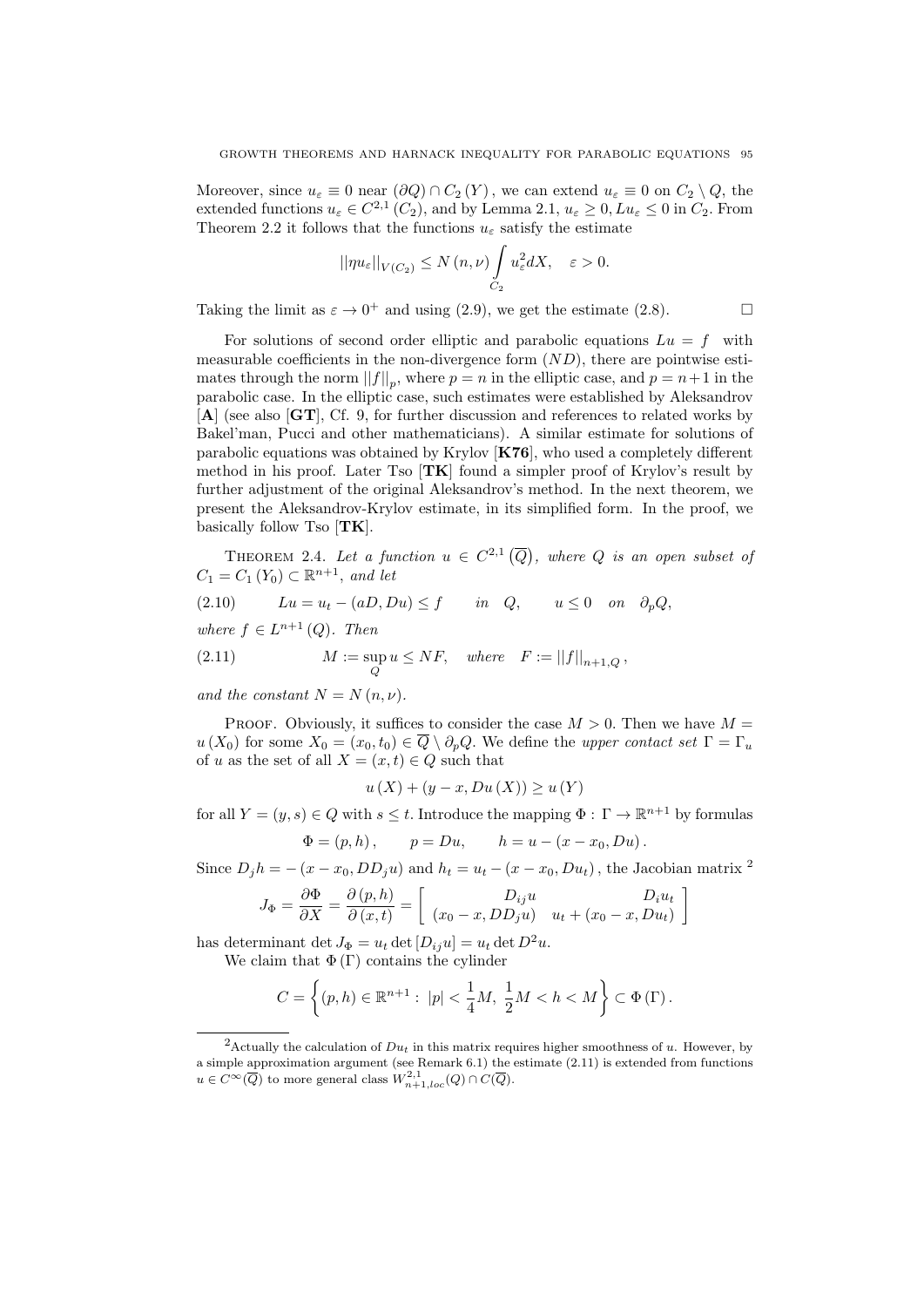Indeed, fix  $(p, h) \in C$  and consider the function  $l(x) = (x - x_0, p) + h$ . Since  $Q \subset C_1$ , we have

 $|x-x_0| < 2$ ,  $l(x) > 0 \ge u(x,t)$  for  $(x,t) \in \partial_p Q$ ,  $l(x_0) = h < M = u(x_0, t_0)$ .

Therefore, the set  $Q \cap \{u = l\}$  is not empty. Choose a point  $X = (x, t)$  in this set, which has the minimal possible coordinate  $t$ . Then

$$
u(x,t) - l(x) = \max [u(\cdot, t) - l(\cdot)] = 0,
$$
  
\n
$$
u(X) = l(x), Du(X) = Dl(x) = p,
$$
  
\n
$$
u(Y) = u(y,s) \le l(y) = l(x) + (y - x, p) = u(X) + (y - x, Du(X))
$$

for all  $Y = (y, s) \in Q$ ,  $s \le t$ . This argument shows that  $X = (x, t) \in \Gamma$  and

$$
\Phi(X) = (Du(X), u(X) - (x - x_0, Du(X))) = (p, h).
$$

Since  $(p, h)$  is an arbitrary point in C, we have proved  $C \subset \Phi(\Gamma)$ . This implies the inequality for the Lebesgue measures:

(2.12) 
$$
\frac{1}{N}M^{n+1} = |C| \leq |\Phi(\Gamma)| = \int_{\Gamma} |\det J_{\Phi}| dX = \int_{\Gamma} |u_t \det D^2 u| dX.
$$

From geometrical properties of Γ, we have  $u_t \geq 0$  and  $D_{ii}u \leq 0$  for all i on Γ. Further, for any fixed point  $X \in \Gamma$ , we can rotate the coordinate axes in such a way that the matrix  $D^2u = [D_{ij}u]$  becomes diagonal at X. In the new coordinates,

$$
\det D^2 u = \prod_{i=1}^n D_{ii} u, \quad Lu = u_t - \sum_{i=1}^n a_{ii} D_{ii} u \ge \nu (u_t - \Delta u) \ge 0 \quad \text{at } X.
$$

Using the inequality between the geometrical mean and the arithmetical mean of  $n + 1$  nonnegative numbers  $u_t, -D_{11}u, \ldots, -D_{nn}u$ , we get

$$
(n+1) | u_t \det D^2 u|^{\frac{1}{n+1}} \leq u_t - \Delta u \leq \nu^{-1} Lu \leq \nu^{-1} f
$$
 on  $\Gamma$ .

Now the desired estimate  $(2.11)$  follows from  $(2.12)$ .

### 3. First growth theorem

In this section, we formulate and prove the first growth theorem, Theorem 3.3. This theorem, as well as the second and third growth theorems, Theorems 4.2 and 5.3, have exactly same formulation in both divergence  $(D)$  and non-divergence  $(ND)$  cases. Roughly speaking, they claim that from the inequality  $Lu < 0$  in a cylinder  $C_r(Y)$ , and some additional information on the set  $\{u \le 0\}$ , it follows

(3.1) 
$$
M_{r/2}(Y) \leq \beta \cdot M_r(Y), \quad \text{where} \quad M_r(Y) := \sup_{C_r(Y)} u_+,
$$

with a constant  $\beta \in (0, 1)$ . It is convenient to have a special notation for a class of functions satisfying this estimate.

DEFINITION 3.1. Let  $Y = (y, s) \in \mathbb{R}^{n+1}$ ,  $r > 0$ , and  $\beta = const \in (0, 1)$  be fixed. Denote  $\mathcal{M}(\beta, Y, r)$  the class of all functions u which are defined on  $C_r(Y)$ and satisfy the estimate (3.1).

Obviously, this estimate imposes some restriction only on the positive part  $u_{+} = \max(u, 0)$  of u; the class  $\mathcal{M}(\beta, Y, r)$  automatically contains all functions u satisfying  $u \leq 0$  on  $C_r(Y)$ .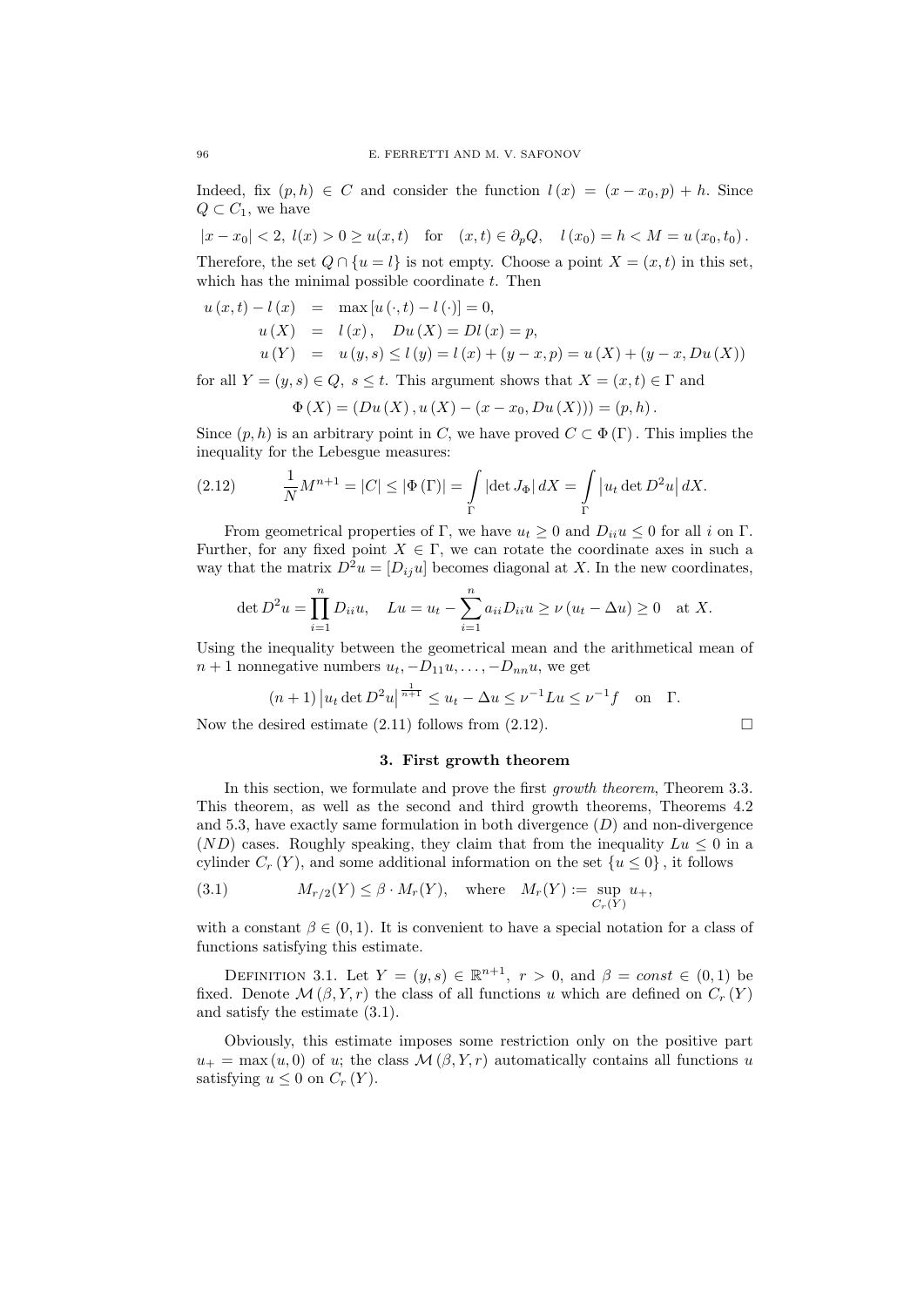In the divergence case  $(D)$ , in addition to the energy estimate in Theorem 2.2, we need the following technical lemma.

LEMMA 3.2. Let  $\Omega$  be a bounded open set in  $\mathbb{R}^n$ , and let u be a continuously differentiable function on  $\overline{\Omega}$  which vanishes on the boundary  $\partial\Omega$  of  $\Omega$ . Then

(3.2) 
$$
||u||_1 := \int_{\Omega} |u| \, dx \le N |\Omega|^{1/n} \int_{\Omega} |Du| \, dx,
$$

where the constant  $N = N(n) > 0$ .

PROOF. This inequality with  $N = 1$  follows immediately from Hölder's inequality and the Gagliardo-Nirenberg-Sobolev imbedding theorem (see [GT], Sec. 7.7, or [LSU], Sec. 2.2). Indeed, since (3.2) is invariant under rescaling  $x \to const \cdot x$ , we may assume  $|\Omega| = 1$ , and then

$$
||u||_1 \le ||u||_{\frac{n}{n-1}} \le \int_{\Omega} |Du| \ dx.
$$

For completeness, we give another elementary proof of (3.2). We assume

$$
u \equiv 0
$$
,  $Du \equiv 0$  on  $\mathbb{R}^n \setminus \Omega$ .

Then for arbitrary  $y \in \mathbb{R}^n$  and  $\theta$  in the unit sphere  $S := \{ |\theta| = 1 \} \subset \mathbb{R}^n$ ,

$$
u(y) = -\int_0^\infty \frac{d}{dr} u (y - r\theta) dr = \int_0^\infty (\theta, Du (y - r\theta)) dr,
$$
  

$$
|u(y)| \le \int_0^\infty |Du (y - r\theta)| dr.
$$

Integrating over S with respect to  $\theta$ , considering r and  $\theta$  as radial and angular coordinates of  $x = r\theta \in \mathbb{R}^n$ , and applying Fubini's theorem, we obtain

$$
|u(y)| \leq \frac{1}{|S|} \int_{S} \int_{0}^{\infty} |Du(y - r\theta)| dr d\theta = \frac{1}{|S|} \int_{\mathbb{R}^{n}} |Du(y - x)| \cdot |x|^{1-n} dx
$$
  
= 
$$
\frac{1}{|S|} \int_{\Omega} |Du(x)| \cdot |y - x|^{1-n} dx,
$$

(3.3) 
$$
\int_{\Omega} |u| \, dy = \frac{1}{|S|} \int_{\Omega} \int_{\Omega} |Du(x)| \cdot |y - x|^{1-n} \, dx \, dy = \int_{\Omega} |Du(x)| \cdot I(x) \, dx,
$$

where

$$
I(x) := \frac{1}{|S|} \int_{\Omega} |y - x|^{1-n} dy.
$$

Now it remains to show that  $I(x) \leq N |\Omega|^{1/n}$  for all x. For the proof of this estimate, choose  $\rho > 0$  such that  $|B_{\rho}| = |\Omega|$ . Then obviously  $|\Omega \setminus B_{\rho}(x)| =$  $|B_{\rho}(x)\setminus\Omega|$ . Moreover,

$$
\sup_{\Omega \backslash B_{\rho}(x)} |y - x|^{1-n} \le \rho^{1-n} \le \inf_{B_{\rho}(x) \backslash \Omega} |y - x|^{1-n}.
$$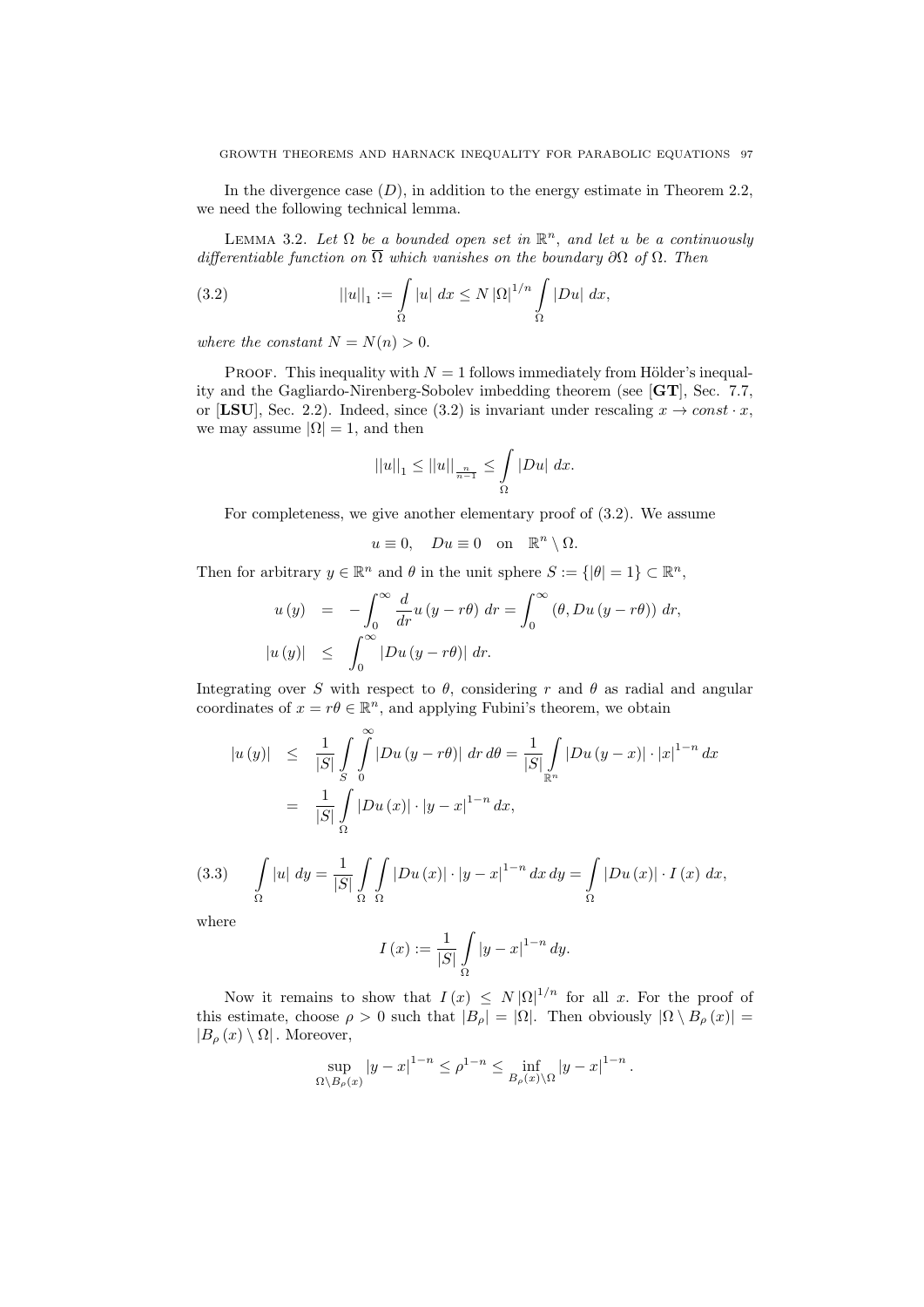Comparing the integrals, we get

$$
\int_{\Omega} |y - x|^{1-n} dy \le \int_{B_{\rho}(x)} |y - x|^{1-n} dy = \int_{B_{\rho}(0)} |y|^{1-n} dy
$$

$$
= \int_{S} \int_{0}^{\rho} r^{1-n} \cdot r^{n-1} dr d\theta = |S| \cdot \rho,
$$

hence

$$
I(x) \le \rho = |B_1|^{-1/n} \cdot |B_\rho|^{1/n} = N |\Omega|^{1/n}
$$

where  $N = N(n) = |B_1|^{-1/n}$ . From the last estimate and (3.3), the estimate (3.2)  $\Box$  follows.

,

THEOREM 3.3 (First Growth Theorem). Let a function  $u \in C^{2,1}(\overline{C_r})$ , where  $C_r := C_r(Y)$ ,  $Y = (y, s) \in \mathbb{R}^{n+1}$ ,  $r > 0$ , and let  $Lu \leq 0$  in  $C_r$ . In addition, suppose

$$
(3.4) \t\t | \{u > 0\} \cap C_r | \leq \mu_1 \cdot |C_r|, \text{ where } \mu_1 = const \in (0,1].
$$

Then  $u \in \mathcal{M}(\beta_1, Y, r)$  with a constant  $\beta_1 = \beta_1 (n, \nu, \mu_1) \in (0, 1]$ , such that  $\beta_1 \to 0^+$ as  $\mu_1 \rightarrow 0^+$ .

PROOF. By Definition 3.1 of classes  $M$ , we have to prove the estimate (3.1) with  $\beta = \beta_1 \rightarrow 0^+$  as  $\mu_1 \rightarrow 0^+$ . Note that instead of (3.1), it suffices to prove a weaker estimate

(3.5) 
$$
u(Y) \leq \beta_1 \cdot M_r(Y), \quad \text{where} \quad M_r(Y) := \sup_{C_r(Y)} u_+.
$$

Indeed, for arbitrary  $Z \in C_{r/2}(Y)$  we have  $C_{r/2}(Z) \subset C_r(Y) =: C_r$ , and (3.4) implies

$$
\left| \{ u > 0 \} \cap C_{r/2} \left( Z \right) \right| \leq \left| \{ u > 0 \} \cap C_r \right| \leq \mu_1 \cdot \left| C_r \right| = 2^{n+2} \mu_1 \cdot \left| C_{r/2} \right|.
$$

Hence we can use (3.5) with Z,  $r/2$ ,  $2^{n+2}\mu_1$ , instead of Y, r,  $\mu_1$ , correspondingly. Then  $u(Z) \leq \beta_1 \cdot M_{r/2}(Z) \leq \beta_1 \cdot M_r(Y)$ , and since Z is an arbitrary point in  $C_{r/2}(Y)$ , the estimate (3.1) follows. For the proof of (3.5), we consider separately cases  $(D)$  and  $(ND)$ .

Case (D). Using rescaling  $x \to cx, t \to c^2t$  with an appropriate constant  $c > 0$ , and replacing u by const  $u$ , we reduce the proof to the case  $r = 2$  and  $M_2(Y) = 1$ . We set  $Q := \{u > 0\} \cap C_2$ , and for  $t \in I := (s - 4, s)$ ,

$$
f(t) := |Q(t)|, \quad g(t) := \int_{Q(t)} |Dw(x,t)|^2 dx, \quad W(t) := \int_{Q(t)} |w(x,t)| dx,
$$

where  $Q(t) := \{x \in \mathbb{R}^n : (x,t) \in Q\}$ ,  $w = \eta u$ ,  $\eta$  is a standard cut-of function satisfying  $(2.5)$  in  $C_2(Y)$ . By Fubini's theorem and  $(3.4)$ ,

(3.6) 
$$
||f||_{1,I} = \int_{I} |Q(t)| dt = |Q| \le N\mu_1, \text{ where } N = N(n) = |C_2|.
$$

Moreover, since  $u \leq 1$  in Q, by Corollary 2.3 the function  $w := \eta u$  satisfies

$$
||w||_{V(Q)}^2 \le N \int\limits_Q u^2 dX \le N \cdot |Q| \le N\mu_1,
$$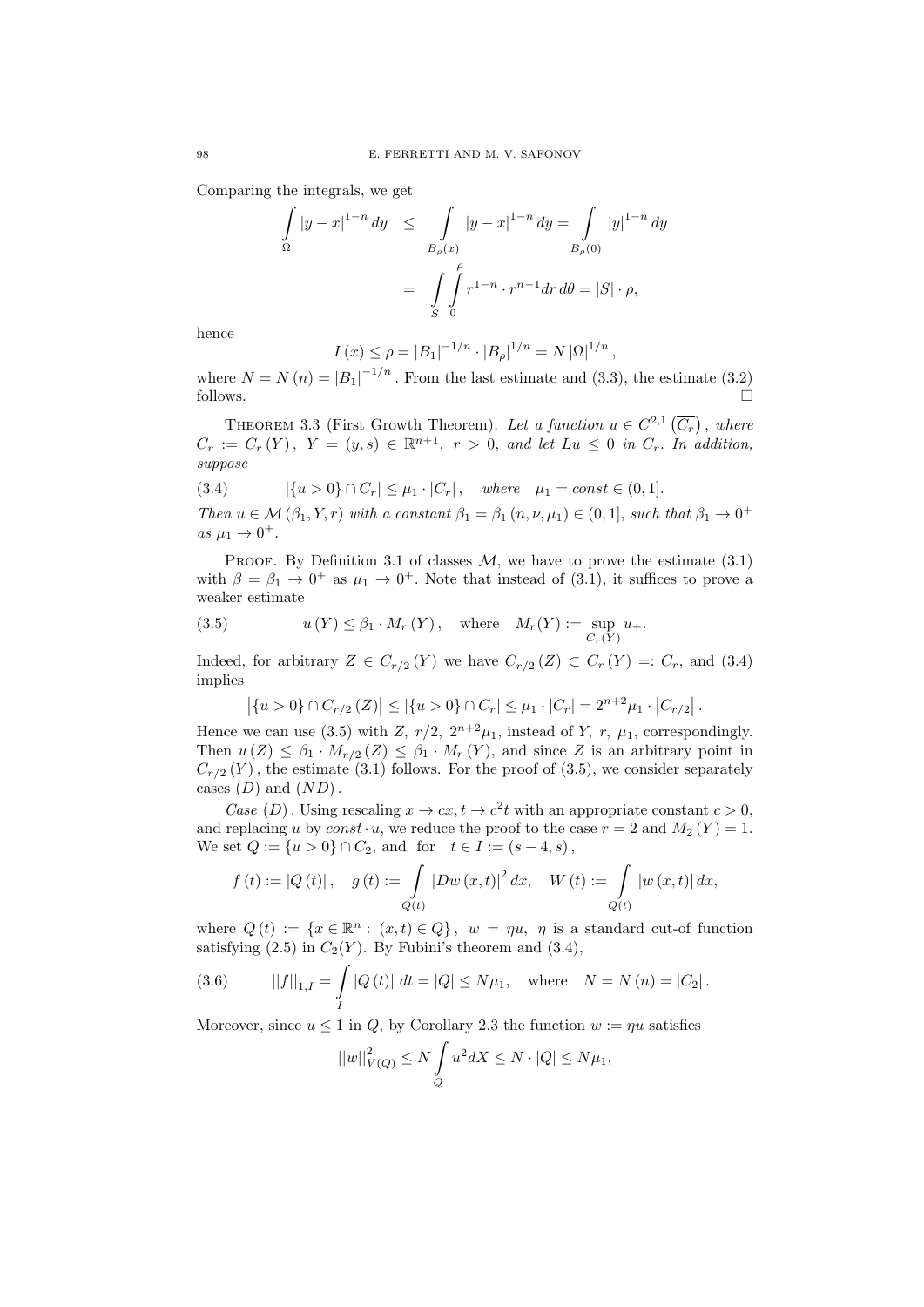with different constants  $N = N(n, \nu)$ . This estimate includes

(3.7) 
$$
||g||_{1,I} = \int\int\limits_{I} \int\limits_{Q(t)} |Dw(x,t)|^2 dx dt = \int\limits_{Q} |Dw|^2 dX \le N\mu_1
$$

and

$$
\int_{Q(t)} w^2(x,t) dx \le N\mu_1 \text{ for } t \in I.
$$

Using Hölder's inequality, we get

$$
W^{2}(t) = ||w(\cdot,t)||_{1,Q(t)}^{2} \leq |Q(t)| \cdot \int_{Q(t)} w^{2}(x,t) dx \leq N\mu_{1}f(t).
$$

On the other hand, by Lemma 3.2 and Hölder's inequality,

$$
W^{2}(t) \leq N |Q(t)|^{\frac{2}{n}} \left| |D w(\cdot, t)| \right|_{1, Q(t)}^{2} \leq N f^{\frac{2}{n}+1}(t) \cdot g(t).
$$

These two estimates allow us to write

$$
W(t) = W^{2\alpha}(t) \cdot W^{1-2\alpha}(t) \le N\mu_1^{\alpha} f^{\alpha_1}(t) \cdot g^{\alpha_2}(t), \quad \alpha_1 := \frac{1}{2} + \frac{1-2\alpha}{n}, \ \alpha_2 := \frac{1}{2} - \alpha,
$$

with an arbitrary  $\alpha \in (0, \frac{1}{2})$ . We take  $\alpha := \frac{1}{n+2}$  in order to guarantee the equality  $\alpha_1 + \alpha_2 = 1$ . Using Fubini's theorem, Hölder's inequality, and estimates (3.6), (3.7), we obtain

$$
\int_{Q} w(X) dX = \int_{I} W(t) dt \leq N\mu_1^{\alpha} \int_{I} f^{\alpha_1} g^{\alpha_2} dt \leq N\mu_1^{\alpha} \cdot ||f||_{1,I}^{\alpha_1} \cdot ||g||_{1,I}^{\alpha_2} \leq N\mu_1^{1+\alpha}.
$$

Replacing  $\mu_1$  in (3.4) by a smaller constant if necessary, we may assume  $|Q|$  =  $|\{u > 0\} \cap C_2| = \mu_1 \cdot |C_2|$ . Since  $w = \eta u \equiv u$  on  $Q \cap C_1$ , the previous estimate implies

$$
\int_{C_1} u_+ dX \le \int_{Q} w dX \le N \cdot |\{u > 0\} \cap C_2|^{1+\alpha}, \quad \alpha = \frac{1}{n+2} > 0.
$$

The previous arguments remain valid for the functions  $u - h$ ,  $h = const \geq 0$ , with Q being replaced by  $\{u > h\} \cap C_2$ . Then the last estimate has the form

$$
\int_{C_1} (u - h)_+ dX \le N \cdot |\{u > h\} \cap C_2|^{1 + \alpha}, \qquad h \ge 0.
$$

Using rescaling  $x \to \rho x$ ,  $t \to \rho^2 t$ , we can rewrite this estimate for arbitrary cylinder  $C_{2\rho}$  instead of  $C_2$ . Since  $|C_{\rho}| = |B_1| \cdot \rho^{n+2}$  and  $\alpha = \frac{1}{n+2}$ , after cancellations we arrive at

$$
(3.8) \qquad \int_{C_{\rho}} (u-h)_+ dX \le \frac{N_0}{\rho} \cdot |\{u > h\} \cap C_{2\rho}|^{1+\alpha}, \quad 0 < \rho \le 1, \ h \ge 0,
$$

where  $N_0 = N_0 (n, \nu) > 0$ .

By our assumption  $M_2(Y) = 1$ , we can rewrite (3.5) as  $u(Y) \leq \beta_1$ . In order to prove this estimate (with a small  $\beta_1 > 0$  for small  $\mu_1 > 0$ ) it suffices to show that the estimate

(3.9) 
$$
m(\rho) := |\{u > (1 - \rho)\beta_1\} \cap C_{2\rho}(Y)| \le \mu_1 \rho^{\gamma} |C_{2\rho}|
$$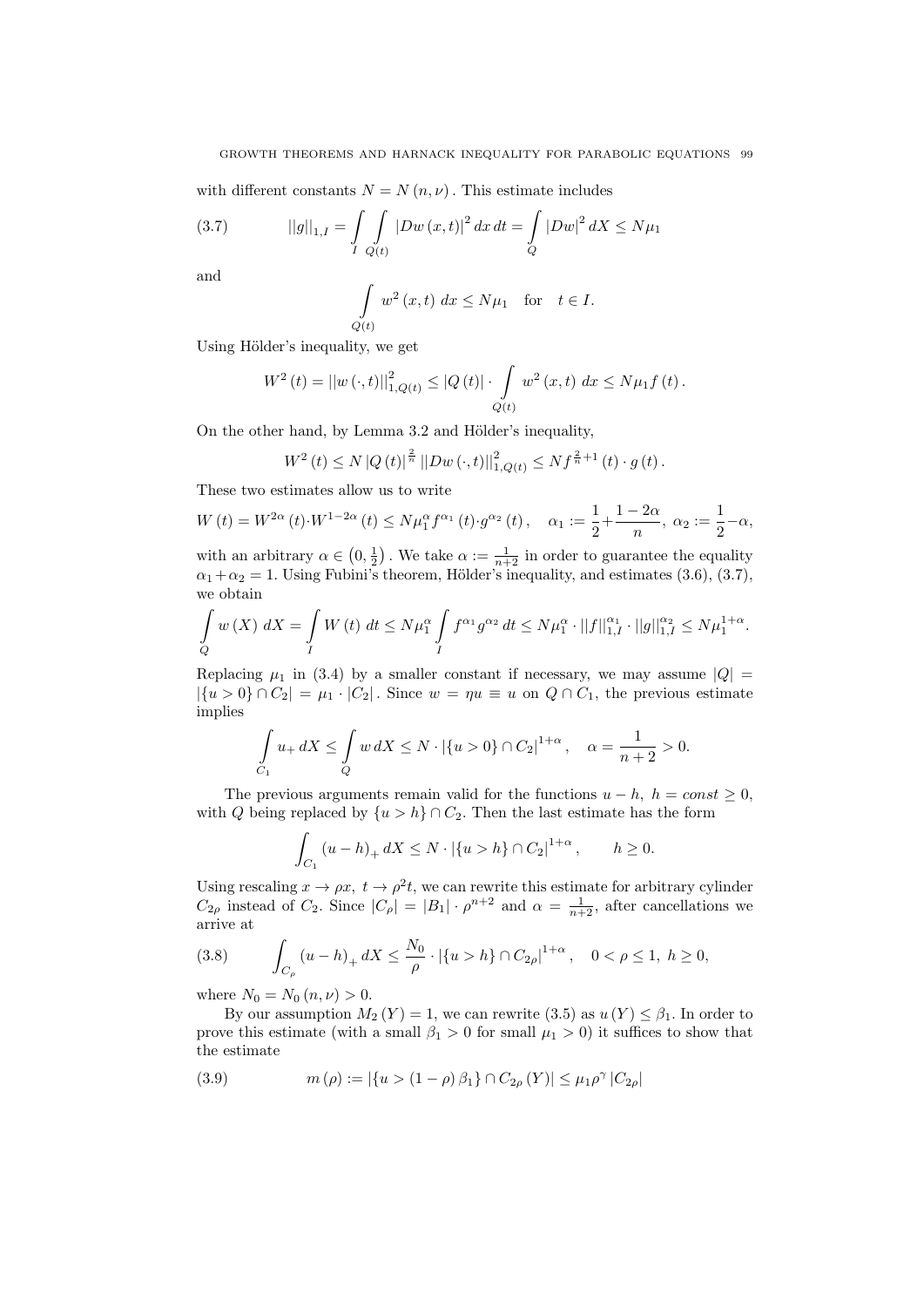holds for a sequence  $\rho = \rho_k \to 0^+$  with a constant  $\gamma > 0$ . Indeed, if (3.5) fails, i.e.  $u(Y) > \beta_1$ , then also  $u > \beta_1 > (1 - \rho)\beta_1$  on  $C_{2\rho}(Y)$  for small  $\rho > 0$ , and (3.9) also fails.

For  $\rho = 1$ , (3.9) coincides with the given estimate (3.4). If we show that from (3.9) with some  $\rho \in (0, 1]$  it follows

(3.10) 
$$
m\left(\frac{\rho}{2}\right) \leq \mu_1 \left(\frac{\rho}{2}\right)^{\gamma} |C_{\rho}|,
$$

then by induction (3.9) holds for  $\rho = \rho_k = 2^{-k}, k = 0, 1, 2, \cdots$ . According to this plan, suppose (3.9) is true for some  $\rho \in (0,1]$  and set  $h := (1 - \rho) \beta_1$ . Note that

$$
\frac{2}{\rho \beta_1} (u - h) \ge 1 \quad \text{on the set} \quad \left\{ u > \left( 1 - \frac{\rho}{2} \right) \beta_1 \right\}.
$$

Using  $(3.8)$  and  $(3.9)$ , we derive

$$
\begin{array}{lcl} m\left(\dfrac{\rho}{2}\right) & = & \left| \left\{u > \left(1-\dfrac{\rho}{2}\right)\beta_1\right\}\cap C_\rho \right| \leq \dfrac{2}{\rho \beta_1}\int\limits_{C_\rho} \left(u-h\right)_+dX \\ \\ & \leq & \dfrac{2N_0}{\rho^2\beta_1}\left| \left\{u > h\right\}\cap C_{2\rho} \right|^{1+\alpha} \leq \dfrac{2N_0}{\rho^2\beta_1}\left(\mu_1\rho^{\gamma}\left|C_{2\rho}\right|\right)^{1+\alpha}. \end{array}
$$

Since  $\alpha = \frac{1}{n+2}$  and  $|C_{\rho}| = N \rho^{n+2}$ , the last expression will coincide with the right-hand side of (3.10) if we take  $\gamma = n + 2$  and  $\beta_1 = N_1 \mu_1^{\alpha}$  with an appropriate constant  $N_1 = N_1(n, \nu) > 0$ . By the above arguments

$$
u(Y) \le \beta_1 = \beta_1 (n, \nu, \mu_1) = \min(1, N_1 \mu_1^{\alpha}) \to 0
$$
 as  $\mu_1 \to 0^+$ .

This completes the proof of theorem in the divergence case.

Case  $(ND)$ . Using rescaling and replacing u by const  $\cdot u$ , we may assume without loss of generality that  $r = 1$ ,  $M_1(Y) := \text{sup } u = 1$ , and  $u(Y) > 0$ .  $C_1(Y)$ 

## Consider the functions

 $v(X) = v(x,t) = u(x,t) + t - s - |x - y|^2$  in  $Q := \{v > 0\} \cap C_1(Y)$ . The set Q is nonempty, because  $v(Y) = u(Y) > 0$  and  $Y \in \partial Q$ . From the inequality  $v \leq u$  in Q and (3.4) it follows

$$
|Q| \leq |\{u > 0\} \cap C_1(Y)| \leq N\mu_1.
$$

Since  $v \leq 0$  on  $\partial_p C_1(Y)$ , we must have  $v = 0$  on  $\partial_p Q$ . Furthermore, the inequality  $Lu < 0$  yields

$$
Lv \le 1 + 2 \text{ tr } a \le 1 + 2nv^{-1}
$$
 in Q.

Applying Theorem 2.4 to the function  $v$  in  $Q$ , we obtain

$$
u(Y) = v(Y) \le N ||(Lv)_+||_{n+1,Q} \le N |Q|^{\frac{1}{n+1}} \le N_1 \mu_1^{\frac{1}{n+1}},
$$

with different constants N and  $N_1$ , depending only on n and  $\nu$ . Now the estimate (3.5) follows with

$$
\beta_1 = \beta_1 (n, \nu, \mu_1) = \min (1, N_1 \mu_1^{\alpha}), \quad \alpha = \frac{1}{n+1}.
$$

Theorem is proved.

The following theorem follows from Theorem 3.3 by general arguments, which work for both cases  $(D)$  and  $(ND)$ .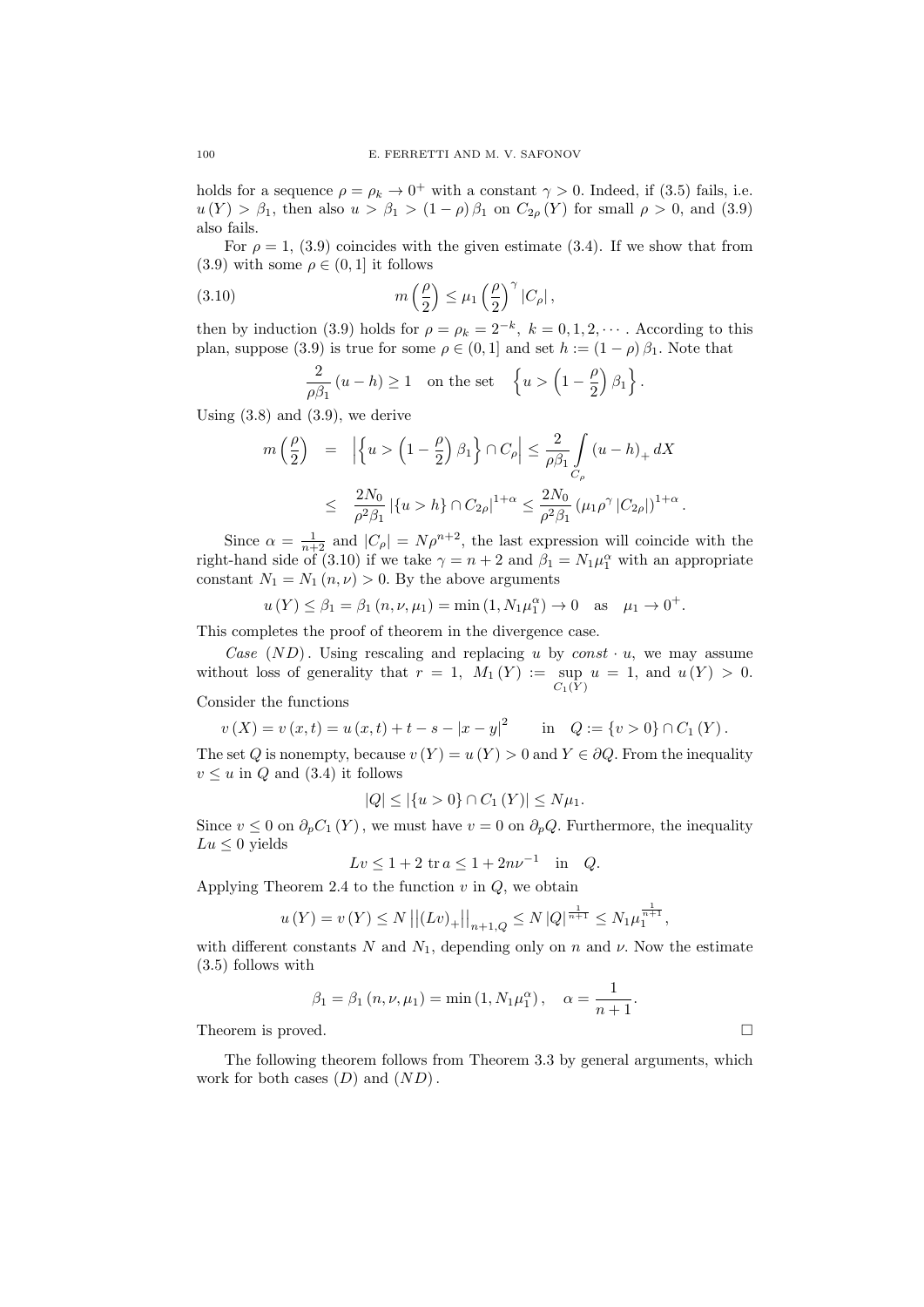THEOREM 3.4. Let a function  $u \in C^{2,1}(C_r)$ , where  $C_r := C_r(Y)$ ,  $Y = (y, s) \in$  $\mathbb{R}^{n+1}$ ,  $r > 0$ , and let  $Lu \leq 0$  in  $C_r$ . Then for arbitrary  $p > 0$ ,

(3.11) 
$$
u_{+}^{p}(Y) \leq \frac{N}{|C_{r}|} \int_{C_{r}} u_{+}^{p} dX,
$$

where  $N = N(n, \nu, p) > 0$ .

PROOF. Since (3.11) is invariant under rescaling  $x \to rx$ ,  $t \to r^2t$ , we may assume  $r = 1$ . For  $X \in C_1 = C_1(Y)$ , define

$$
d(X) := \sup \{ \rho > 0 : C_{\rho}(X) \subset C_1(Y) \}.
$$

Obviously,  $d(Y) = 1$ , so that

(3.12) 
$$
u(Y) = ud^{\gamma}(Y) \leq M := \sup_{C_1} d^{\gamma}u,
$$

where  $\gamma := \frac{n+2}{p} > 0$ . This choice of  $\gamma$  will be useful below. Note that  $d^{\gamma}u(X)$  is a continuous function on  $\overline{C_1}$ , which vanishes on  $\partial_p C_1$ . Therefore,

$$
M = d^{\gamma} u(X_0) \quad \text{for some} \quad X_0 \in \overline{C_1} \setminus \partial_p C_1.
$$

It is easy to see that

$$
d(X) \ge r_0 := \frac{1}{2}d(X_0)
$$
 on  $C_0 := C_{r_0}(X_0)$ .

Hence

$$
\sup_{C_0} u \leq r_0^{-\gamma} \sup_{C_0} d^{\gamma} u \leq r_0^{-\gamma} M = 2^{\gamma} u(X_0),
$$

and the function  $v := u - \frac{1}{2}u(X_0)$  satisfies

(3.13) 
$$
v(X_0) = 2^{-1}u(X_0) \ge 2^{-\gamma - 1} \sup_{C_0} u > 2^{-\gamma - 1} \sup_{C_0} v.
$$

Let  $\mu_1 = \mu_1$   $(n, \nu, p) \in (0, 1]$  be the constant in Theorem 3.3, which corresponds to  $\beta_1 = \beta_1 (n, \nu, p) = 2^{-\gamma - 1} \in (0, 1]$ . The previous inequality (3.13) says that v does not belong to  $\mathcal{M}(\beta_1, X_0, r_0)$ , and therefore by this theorem, the corresponding estimate (3.4) fails, i.e. the set

$$
Q_0 := \{v > 0\} \cap C_0 = \left\{u > \frac{1}{2}u(X_0)\right\} \cap C_0
$$

has measure  $|Q_0| > \mu_1 \cdot |C_0|$ . Combining the above estimates, we obtain

$$
u_{+}^{p}(Y) \leq M^{p} = (d^{\gamma}u)^{p}(X_{0}) = (2r_{0})^{\gamma p} u^{p}(X_{0})
$$
  
 
$$
\leq \frac{(2r_{0})^{\gamma p}}{|Q_{0}|} \int_{Q_{0}} (2u)^{p} dX \leq \frac{2^{\gamma p+p} r_{0}^{\gamma p}}{\mu_{1} |C_{0}|} \int_{C_{1}} u_{+}^{p} dX.
$$

By the choice of  $\gamma$ , we have  $r_0^{\gamma p} = r_0^{n+2} = N \cdot |C_0|$ , and the estimate (3.11)  $\Box$  follows.

Remark 3.5. In the above proof, we derived Theorem 3.4 from Theorem 3.3 by general arguments, which do not use further properties of solutions. In turn,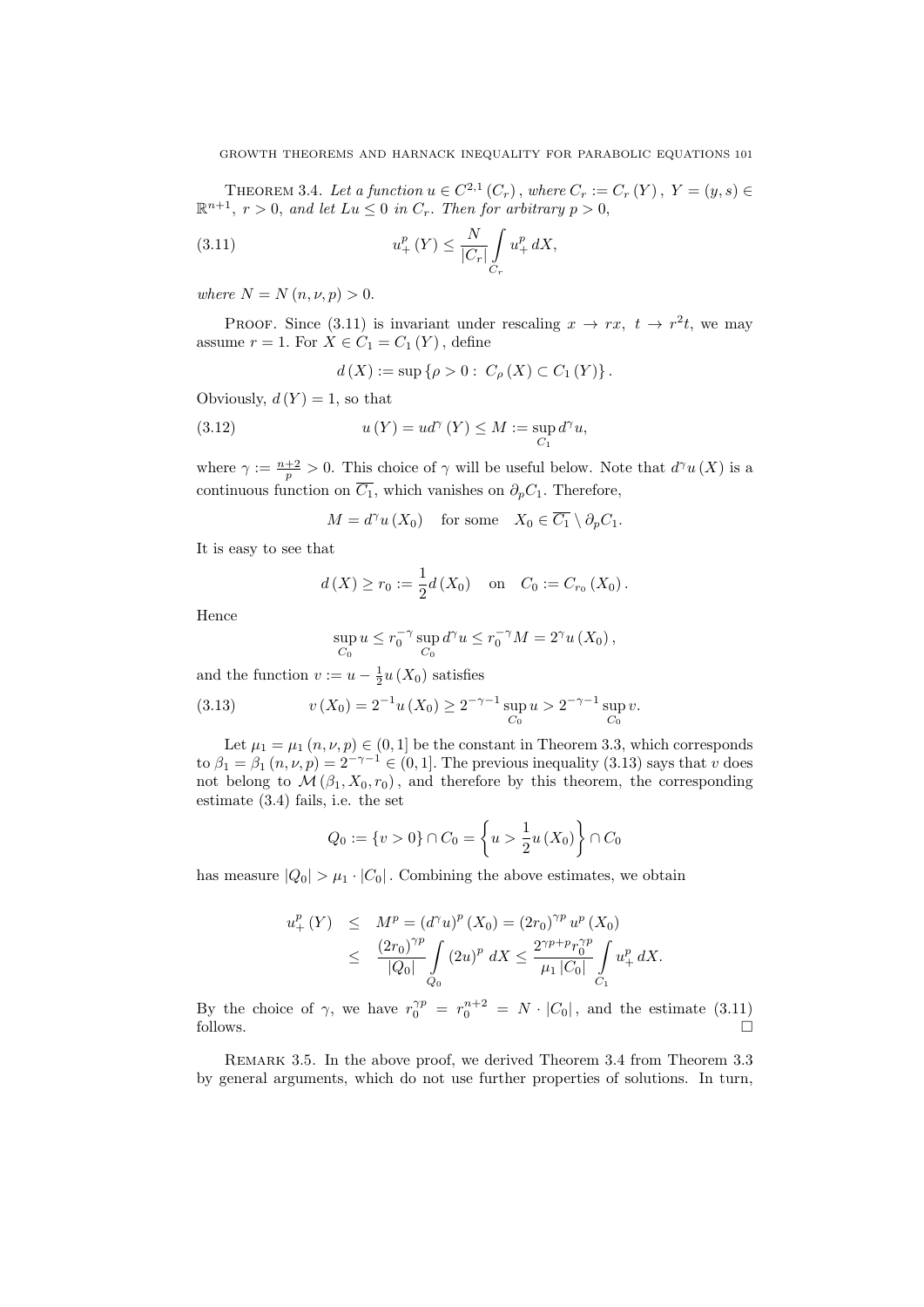Theorem 3.3 follows easily from Theorem 3.4. Indeed if u satisfies (3.4) and (3.11), then

$$
u_{+}^{p}(Y) \leq \frac{N}{|C_{r}|} \int_{C_{r}} u_{+}^{p} dX \leq N \frac{|\{u > 0\} \cap C_{r}|}{|C_{r}|} \sup_{C_{r}} u_{+}^{p} \leq N \mu_{1} \sup_{C_{r}} u_{+}^{p},
$$

and  $u \in \mathcal{M}(\beta_1, Y, r)$  with  $\beta_1 = N(n, \nu, p) \cdot \mu_1^{1/p}$ .

## 4. Second growth theorem

For a fixed point  $Y = (y, s) \in \mathbb{R}^{n+1}$  with  $s > 0$ , and  $r > 0$ , introduce the *slant* cylinder

(4.1) 
$$
V_r = V_r(Y) := \left\{ X = (x, t) \in \mathbb{R}^{n+1} : \left| x - \frac{t}{s} y \right| < r, \ 0 < t < s \right\}.
$$

The following lemma is the main technical tool in this section.

LEMMA 4.1 (Slant Cylinder Lemma). Let a function  $u \in C^{2,1}(\overline{V_r})$  satisfy  $Lu \leq 0$  in a slant cylinder  $V_r$ , which is defined in  $(4.1)$  with  $Y = (y, s) \in \mathbb{R}^{n+1}, s >$  $0, r > 0$ , such that

(4.2) 
$$
K^{-1}r \, |y| \le s \le Kr^2, \quad \text{where} \quad K = const \ge 1.
$$

In addition, suppose

(4.3) 
$$
u \le 0
$$
 on  $D_r := B_r(0) \times \{0\}.$ 

Then

$$
(4.4) \t u(Y) \leq \beta_2 \sup_{V_r(Y)} u_+,
$$

with a constant  $\beta_2 = \beta_2 (n, \nu, K) < 1$ .

PROOF. Using rescaling and replacing u by  $const \cdot u$ , we reduce the proof to the case  $r = 1$ , sup  $u = 1$ . Moreover, approximating u by  $u^{\varepsilon} = G^{\varepsilon}(u)$  as in the  $V_1(Y)$ 

proof of Corollary 2.3, we may assume  $u \in C^{\infty}(\overline{V_1})$  and

(4.5) 
$$
0 \le u < 1
$$
,  $Lu \le 0$  on  $\overline{V_1}$ ;  $u \equiv 0$  on  $D_1 := B_1(0) \times \{0\}$ .

Now consider separately cases  $(D)$  and  $(ND)$ .

Case (D). Introduce the function  $v = G(u) := -\ln(1-u)$ . Obviously,  $v \ge 0$ in  $V, v \equiv 0$  on  $D_1$ . Since

$$
G'(u) = (1 - u)^{-1} > 0
$$
,  $G''(u) = (1 - u)^{-2} > 0$  for  $u < 1$ ,

by Lemma 2.1 we have

$$
Lv = G'(u) Lu - G''(u) (aDu, Du)
$$
  
 
$$
\leq -(1-u)^{-2} (aDu, Du) = -(aDv, Dv) \leq -\nu |Dv|^2.
$$

This gives us the estimate

(4.6) 
$$
a_0v_t = (D, aDv) + Lv \le (D, aDv) - \nu |Dv|^2 \text{ in } V_1.
$$

Further, take a smooth cut-off function  $\eta = \eta(x)$  in  $B_1 = B_1(0)$ , such that

 $0 \leq \eta \leq 1$  on  $B_1 = B_1(0)$ ,  $\eta \equiv 1$  on  $B_{1/2}$ ,  $\eta \equiv 0$  near  $\partial B_1$ ,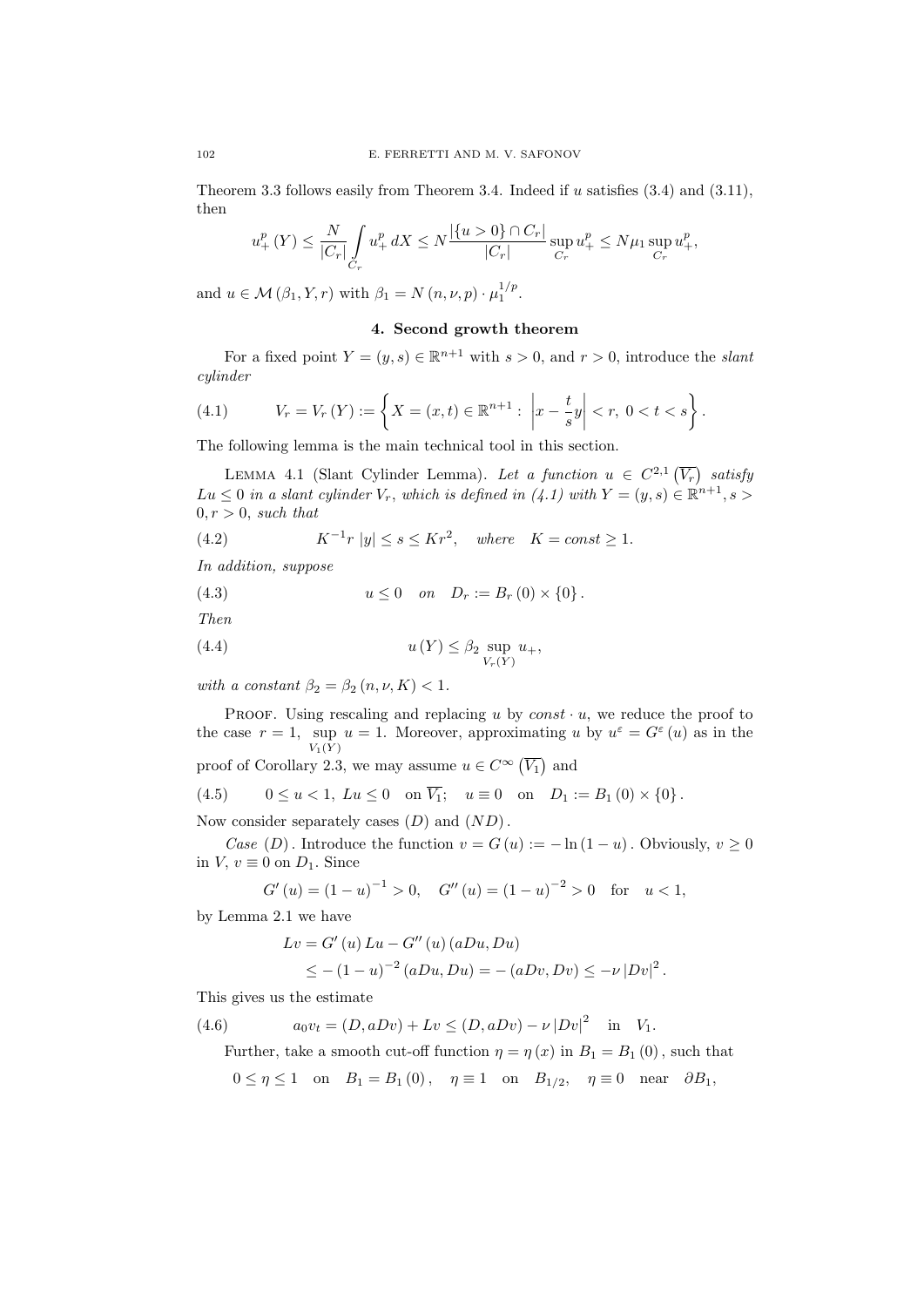and define

(4.7) 
$$
I(t) := \int_{B_1(t)} a_0(x) v(x, t) \eta^2 (x - t I) dx, \quad 0 \le t \le s,
$$

where  $l := s^{-1}y$ . By (4.2), we have  $K^{-1}|y| \leq s \leq K$ , hence  $|l| \leq K$ . Since the integral function vanishes near  $\partial B_1 (tl)$ , we may assume that the integral is taken over  $\mathbb{R}^n$ . Differentiating with respect to t, we obtain

$$
I'(t) = \int [a_0 v_t \eta^2 - a_0 v (l, D(\eta^2))] dx
$$
  
 
$$
\leq \int [(D, aDv) \eta^2 - \nu |Dv|^2 \eta^2 + \nu^{-1} K v |D(\eta^2)|] dx.
$$

Integrating by parts and using Schwartz's inequality, we have

$$
\int (D, aDv) \eta^2(x) dx = -2 \int (D\eta, aDv) \eta(x) dx
$$
  

$$
\leq N \int |Dv| \eta dx \leq \frac{\nu}{2} \int |Dv|^2 \eta^2 dx + N_1.
$$

This gives us

$$
I'(t) \le -\frac{\nu}{2} \int |Dv|^2 \,\eta^2 \,dx + N_1 + \nu^{-1} K \int v \,|D(\eta^2)| \,dx,
$$

where  $v = v(x, t)$ ,  $\eta = \eta(x - tl)$ .

We may assume that  $\eta = \eta(x)$  depends only on  $r = |x|$  and  $\eta$  is nonincreasing with respect to r on [0, 1]. Then  $D(\eta^2(x))$  is directed along the unit vector  $-|x|^{-1}x$ for  $\frac{1}{2} \leq |x| \leq 1$ . Therefore,

$$
|D(\eta^{2}(x))| = -|x|^{-1}(x, D(\eta^{2}(x)))
$$
 for  $\frac{1}{2} \leq |x| \leq 1$ ,

and  $D(\eta^2(x)) \equiv 0$  for  $|x| \leq \frac{1}{2}$ . We can write

$$
|D(\eta^{2}(x))| = -(\phi(x), D(\eta^{2}(x)))
$$
 for  $|x| < 1$ ,

where  $\phi = (\phi_1, \dots, \phi_n)$  is an arbitrary smooth vector field on  $B_1(0)$ , such that  $\phi(x) \equiv |x|^{-1} x$  for  $|x| \ge \frac{1}{2}$ . Integrating by parts, we estimate

$$
\int v(x,t) |D(\eta^{2}(x - tl))| dx = -\int v(x,t) (\phi(x - tl), D(\eta^{2}(x - tl))) dx
$$

$$
= \int (D, v\phi) \eta^{2} dx \leq N_{2} \int (|v| + |Dv|) \eta^{2} dx.
$$

Here

$$
\int v\eta^2 dx \leq \nu^{-1} \int a_0(x)v(x,t)\eta^2 (x - t\mathbf{l}) dx = \nu^{-1}I(t),
$$
  

$$
\int |Dv|\eta^2 dx \leq \int |Dv|\eta dx \leq \varepsilon \int |Dv|^2 \eta^2 dx + N\varepsilon^{-1}, \quad 0 < \varepsilon < 1.
$$

Taking  $\varepsilon := \frac{1}{2} \nu^2 K^{-1} N_2^{-1}$ , we derive

$$
\nu^{-1}K \int v |D(\eta^2)| dx \leq \frac{\nu}{2} \int |Dv|^2 \eta^2 dx + N + NI(t).
$$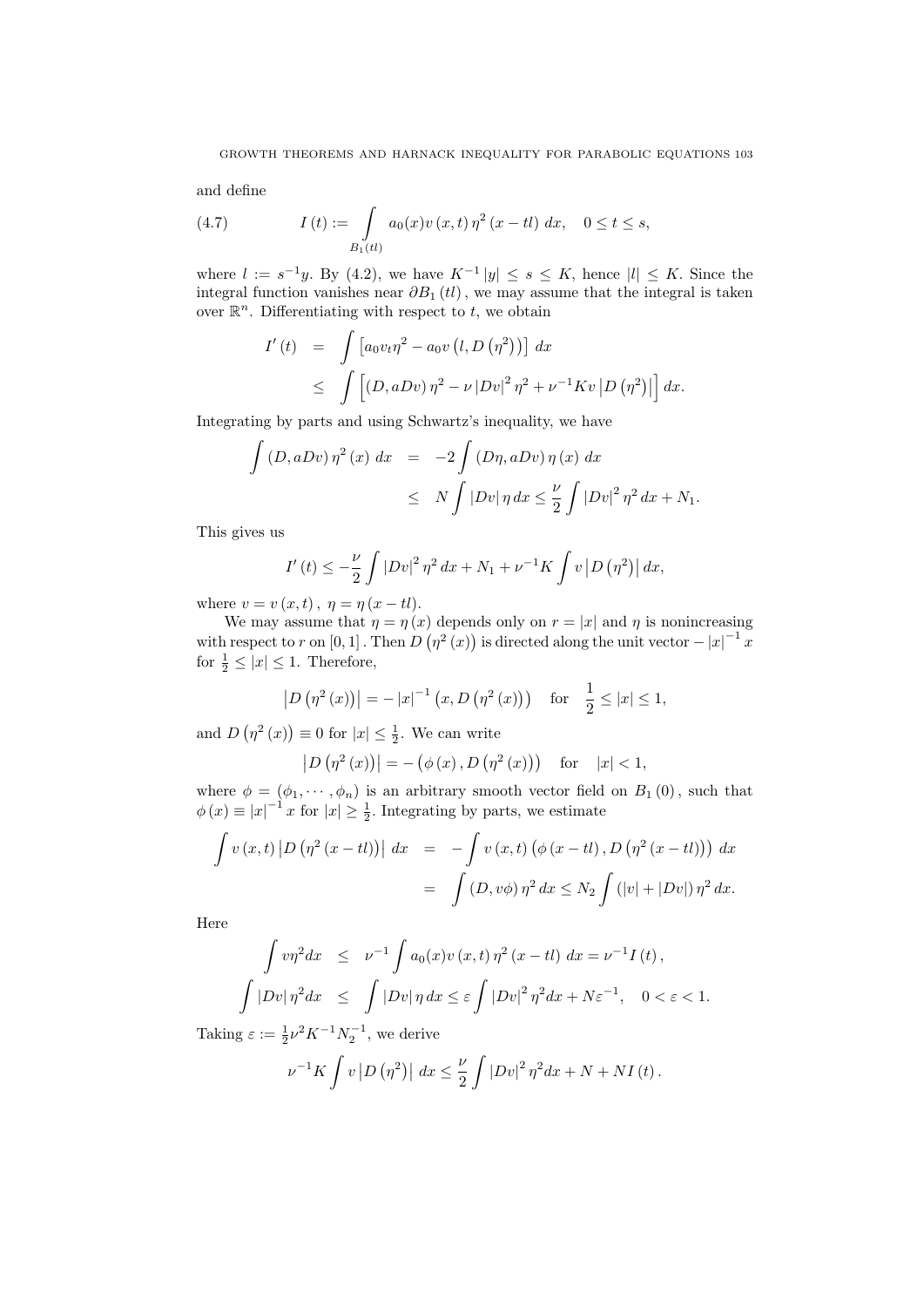Combining together these estimates, we conclude

$$
I'(t) \le N_3 + N_3 I(t), \quad 0 < t \le s \le K
$$

with a constant  $N_3 = N_3(n, \nu, K)$ . In addition, since  $v = u = 0$  on  $B_1(0) \times \{0\}$ , we also have  $I(0) = 0$ . Integrating the inequality

$$
\frac{d}{dt}\ln\left(I\left(t\right)+1\right)\leq N_3,
$$

we find

$$
I(t) \le e^{N_3 t} - 1 < e^{N_3 K}, \quad 0 \le t \le s,
$$

and

$$
\int\limits_V a_0(x)v(x,t)\eta^2(x - tl) dX = \int\limits_0^s I(t) dt \le N = N(n, \nu, K).
$$

Notice that  $a_0 \ge \nu > 0$  and  $\eta(x - t, t) \equiv 1$  on  $C_\rho(Y)$  for some small  $\rho =$  $\rho(K) > 1$ . Hence

$$
||v||_{1,C_{\rho}(Y)} = \int_{C_{\rho}(Y)} v(X) \, dX \le N = N(n, \nu, K).
$$

By Theorem 3.4 applied to the function v with  $p = 1, r = \rho$ , we finally obtain  $v(Y) \leq N_4 = N_4(n, \nu, K)$ , and

$$
u(Y) = 1 - e^{-v(Y)} \le \beta_2 := 1 - e^{-N_4} < 1.
$$

This completes the proof of lemma in the divergence case.

Case  $(ND)$ . We set

$$
v(x,t) := e^{-\gamma t} w^2(x,t), \quad w(x,t) := 1 - |x - t|^2 > 0 \quad \text{in} \quad V_1,
$$

where  $\gamma = const > 0$ . Then

$$
Lv = v_t - (aD, Dv) = e^{-\gamma t} \left[ -\gamma w^2 + 2wLw - 2(aDw, Dw) \right]
$$
  
 
$$
\leq e^{-\gamma t} \left( -\gamma w^2 + Nw - 2\nu |Dw|^2 \right) \text{ in } V_1.
$$

Notice that  $|Dw|^2 = 4|x - tl|^2 = 4(1 - w)$ . Therefore,

$$
Lv \le e^{-\gamma t} \left(-\gamma w^2 + Nw - 8\nu\right) \le 0 \quad \text{in} \quad V_1,
$$

provided  $\gamma = \gamma(n, \nu, K) > 0$  is chosen large enough. This inequality together with  $(4.5)$  imply

$$
L(u+v-1) \le 0 \quad \text{in} \quad V_1.
$$

Now compare u and v on the "bottom"  $D_1 := B_1(0) \times \{0\}$  and the lateral side  $S := \{(x, t): |x - tl| = 1, 0 \le t \le s\}$ . From our assumptions it follows

$$
u\equiv 0,\quad 0\leq v\leq 1\quad\text{on}\quad D_1;\qquad 0\leq u\leq 1,\quad v\equiv 0\quad\text{on}\quad S.
$$

Hence  $u+v-1 \leq 0$  on the parabolic boundary  $\partial_p V = D_1 \cup S$ , and by the maximum principle,  $u + v - 1 \leq 0$  on  $\overline{V}_1$ . In particular,

$$
u(Y) \le 1 - v(Y) = 1 - e^{-\gamma s} \le \beta_2 := 1 - \exp(-\gamma K).
$$

Lemma is completely proved.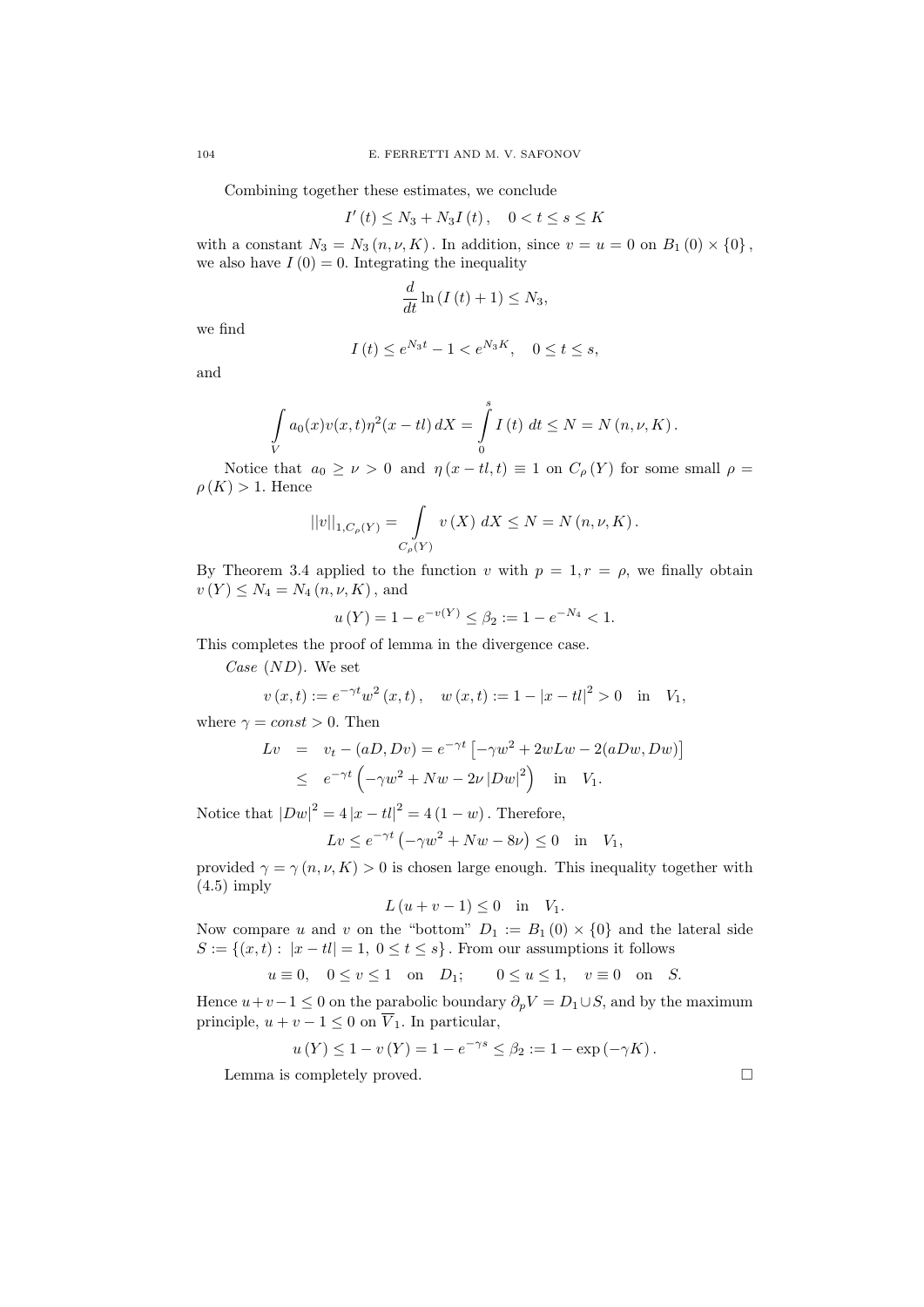THEOREM 4.2 (Second Growth Theorem). Let a function  $u \in C^{2,1}(\overline{C_r})$ , where  $C_r := C_r(Y)$ ,  $Y = (y, s) \in \mathbb{R}^{n+1}$ ,  $r > 0$ , and let  $Lu \leq 0$  in  $C_r$ . In addition, suppose (4.8)  $u \le 0$  on  $D_{\rho} := B_{\rho}(z) \times {\tau}$ ,

$$
\overline{\phantom{a}}
$$

$$
where
$$

(4.9) 
$$
B_{\rho}(z) \subset B_{r}(y) \quad and \quad s - r^{2} \leq \tau \leq s - \frac{1}{4}r^{2} - \rho^{2}.
$$

Then  $u \in \mathcal{M}(\beta_2, Y, r)$  with a constant  $\beta_2 = \beta_1(n, \nu, \rho/r) < 1$ .

PROOF. Using rescaling and parallel translation in  $\mathbb{R}^{n+1}$ , we reduce the proof to the case  $r = 1$  and  $(z, \tau) = 0 \in \mathbb{R}^{n+1}$ . For an arbitrary  $Y' \in C_{1/2}(Y)$ , we can apply Lemma 4.1 to the slant cylinder  $V_{\rho}(Y') \subset C_1(Y)$ , having in mind that the corresponding constant K in this lemma depends only on  $\rho$ . This gives us

$$
u(Y') \leq \beta_2 \sup_{V_{\rho}(Y')} u_+ \leq \beta_2 \sup_{C_1(Y)} u_+.
$$

Since this is true for all  $Y' \in C_{1/2}(Y)$ , we have

$$
\sup_{C_{1/2}(Y)} u_+ \le \beta_2 \sup_{C_1(Y)} u_+,
$$

i.e.  $u \in \mathcal{M}(\beta_2, Y, 1)$ .

We need one more estimate of same kind, with more explicit dependence of constants on the ratio  $\rho/r$ .

LEMMA 4.3. Let a function  $v \in C^{2,1}(\overline{C_r})$  satisfy  $v \geq 0$ ,  $Lv \geq 0$  in  $C_r :=$  $C_r(Y)$ ,  $Y = (y, s) \in \mathbb{R}^{n+1}, r > 0$ . Then for arbitrary disks  $D_\rho := B_\rho(z) \times {\tau}$  and  $D^0 := B_{r/2}(y) \times {\{\sigma\}},$  such that  $B_{\rho}(z) \subset B_r(y)$  and

$$
s - r^2 \le \tau < \tau + h^2 r^2 \le \sigma \le s, \ h = const \in (0, 1),
$$

we have

(4.10) 
$$
\inf_{D_{\rho}} v \le \left(\frac{2r}{\rho}\right)^{\gamma} \inf_{D^0} v, \text{ where } \gamma = \gamma (n, \nu, h) > 0.
$$

PROOF. Without loss of generality, we assume

$$
m := \inf_{D_{\rho}} v > 0
$$
,  $r = 1$ ,  $z = 0$ ,  $\tau = 0$ ,  $\sigma = s = h^2$ ,

so that  $D_{\rho} = B_{\rho}(0) \times \{0\}$ . Applying the additional linear transformation along the t-axis, we can also reduce the proof to the case  $h = 1$ . After these preparations, fix the integer  $k \geq 0$  in such a way that  $2^{-k-1} < \rho \leq 2^{-k}$ , and for  $j = 0, 1, \ldots$ , introduce

$$
y^{j} : = y^{*} + 2^{-j} (y - y^{*}), \quad B^{j} := B_{2^{-j}} (y^{j}), \quad \text{where} \quad y^{*} := \frac{\rho}{\rho - 1} y;
$$
  

$$
Y^{j} : = (y^{j}, 4^{-j}), \quad C^{j} := C_{2^{-j}} (Y^{j}), \quad D^{j} := B_{2^{-j-1}} (y^{j}) \times \{4^{-j}\}.
$$

By the choice of  $y^*$ , we have  $0 = y^* + \rho \cdot (y - y^*)$ , so that

$$
B_{\rho}(0), \quad B^{j} \quad \in \quad \{B_{\theta}(y^* + \theta \cdot (y - y^*)); \quad 0 \le \theta \le 1\}.
$$

From our assumption  $B_{\rho}(0) \subset B_1(y)$  it follows  $|y| \leq 1 - \rho$ ,  $|y - y^*| \leq 1$ , and

$$
B^{k+1} \subset B_{\rho}(0) \subset B^{k} \subset B^{k-1} \subset \ldots \subset B^{1} \subset B^{0} = B_{1}(y).
$$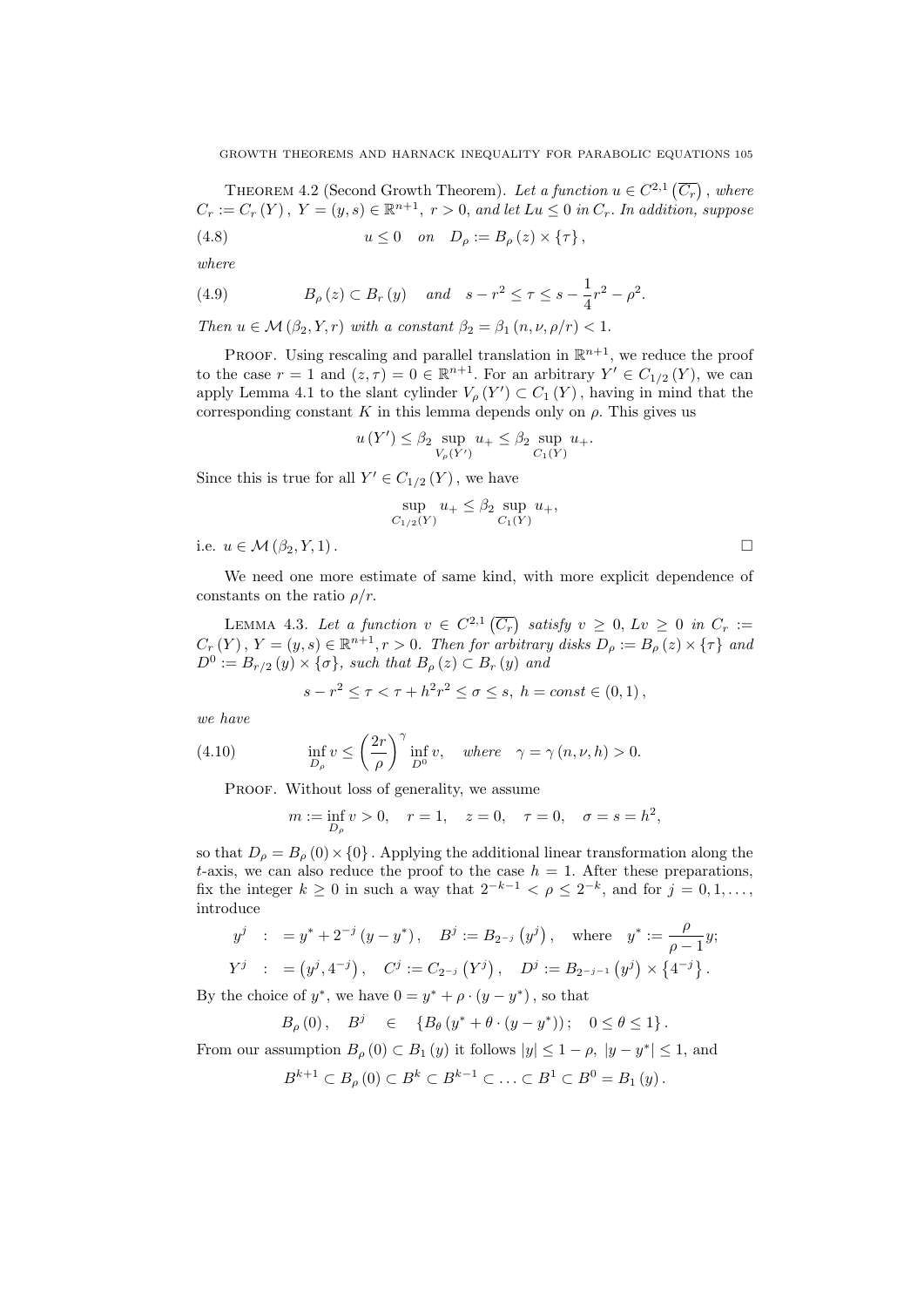We can apply Theorem 4.2 to the function  $u := 1 - m^{-1}v$  in  $C^k$  with

 $r = 2^{-k}, \quad \rho = 2^{-k-1}, \quad Y = Y^k, \quad z = 0, \quad \tau = 0.$ 

This gives us

$$
\sup_{D_k} u \le \sup_{C_{2^{-k-1}}(Y^k)} u \le \beta_2 \sup_{C^k} u \le \beta_2 = \beta_1 \left( n, \nu, \frac{1}{2} \right) < 1,
$$

or, equivalently,

$$
\inf_{D_{\rho}} v = m \le (1 - \beta_2)^{-1} \inf_{D^k} v = 2^{\gamma} \inf_{D^k} v,
$$

where  $\gamma = \gamma(n,\nu) := -\log_2(1-\beta_2) > 0$ . Similarly, if  $k \ge 1$ , we also have  $\inf_{D^j} v \le 2^{\gamma} \inf_{D^{j-1}} v \text{ for } j = 1, 2, \cdots, k.$ 

Combining these inequalities, we obtain

$$
\inf_{D_{\rho}} v \le 2^{\gamma} \inf_{D^k} v \le 2^{2\gamma} \inf_{D^{k-1}} v \le \dots \le 2^{(k+1)\gamma} \inf_{D^0} v \le \left(\frac{2}{\rho}\right)^{\gamma} \inf_{D^0} v.
$$

 $\Box$ 

### 5. Third growth theorem

The first growth theorem, Theorem 3.1, describes the relation between the constants  $\beta_1$  and  $\mu_1$  in (3.1) and (3.4) in such a way that  $\beta_1 = \beta_1 (n, \nu, \mu_1) \rightarrow 0^+$ as  $\mu_1 \to 0^+$ . In this section we show that, roughly speaking,  $\beta_1 < 1$  if  $\mu_1 < 1$ . The proof of this fact, which we call the third growth theorem, is based on the first and second growth theorems. We also need two covering lemmas, which are similar to those in [KS] and [S80].

LEMMA 5.1. Let a constant  $\mu_0 \in (0,1)$  be fixed. For an arbitrary measurable set  $\Gamma \subset \mathbb{R}^{n+1}$  with finite measure  $|\Gamma|$ , introduce the family of cylinders

(5.1) 
$$
\mathcal{A} := \{ C = C_r(Y) : |C \cap \Gamma| \ge (1 - \mu_0) \cdot |C| \}.
$$

Then the open set  $E := \cup \{C : C \in \mathcal{A}\}\$  satisfies

(5.2) 
$$
|\Gamma \setminus E| = 0
$$
 and  $|E| \ge q_0 |\Gamma|$ , where  $q_0 := 1 + 3^{-n-1} \mu_0 > 1$ .

PROOF. The first statement  $|\Gamma \setminus E| = 0$  follows from the fact that almost every point of Γ is a point of density. Indeed, suppose  $|\Gamma \setminus E| > 0$ . Then one can choose a cylinder  $C^* := B_{1/m} (y) \times (s - \frac{1}{m}, s)$ , with natural m, such that

(5.3) 
$$
|C^* \cap (\Gamma \setminus E)| > (1 - \mu_0) \cdot |C^*|.
$$

Since  $C^*$  is a union of m disjoint parabolic cylinders

$$
C_k^* := B_{1/m} (y) \times \left( s - \frac{k+1}{m^2}, s - \frac{k}{m^2} \right), \quad k = 0, 1, \cdots, m-1,
$$

the inequality (5.3) must be true for some  $C_k^*$  instead of  $C^*$ . But then  $C_k^* \in \mathcal{A}$ ,  $C_k^* \subset$  $E, C^*_k \cap (\Gamma \setminus E)$  is empty and (5.3) cannot be true for  $C^*_k$ . This contradiction proves  $|\Gamma \setminus E| = 0.$ 

Further, for each  $C = C_r(Y) \in \mathcal{A}$  with  $|C \cap \Gamma| > (1 - \mu_0) \cdot |C|$ , we can continuously increase r until we get the equality  $|C \cap \Gamma| = (1 - \mu_0) \cdot |C|$  (note that  $|\Gamma| < \infty$ ). Therefore, we can write

$$
(5.4) \quad E = \cup \{C : C \in \mathcal{A}_0\}, \quad \mathcal{A}_0 := \{C = C_r(Y) : |C \cap \Gamma| = (1 - \mu_0) \cdot |C|\}.
$$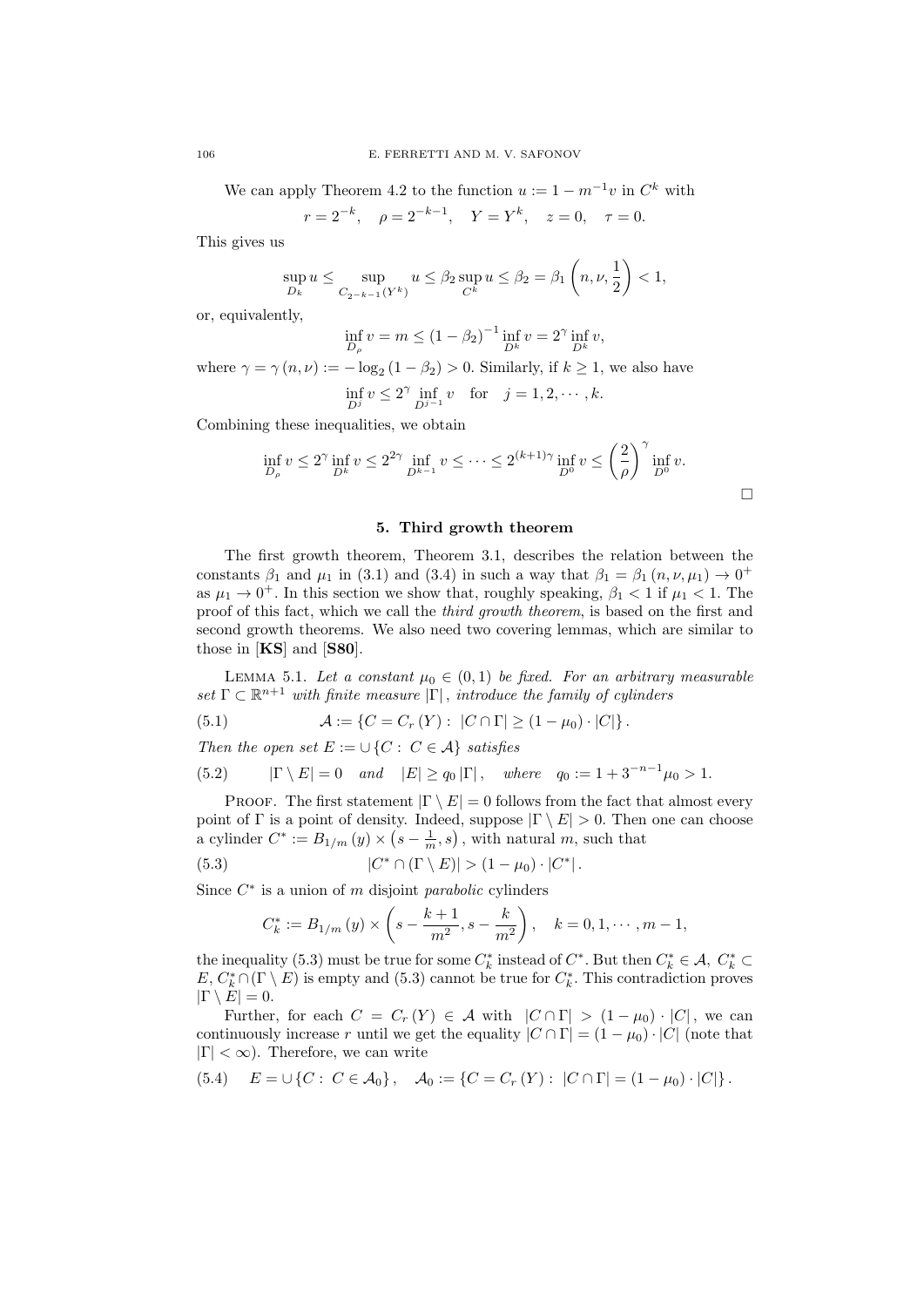Next, we reproduce the well known argument in the proof of the classical Vitali covering theorem (with parabolic cylinders instead of usual balls or cubes). We construct a (countable or finite) sequence of cylinders  $C^k, k = 1, 2, \dots$ , as follows. For this, we denote  $R_1 := \sup \{r : C_r(Y) \in \mathcal{A}_0\}$ . Easy compactness argument shows that this supreme is attained for some cylinder  $C_{R_1}(Y_1) \in \mathcal{A}_0$ . We pick an arbitrary one of (possibly many) such cylinders:  $C^1 := C_{R_1}(Y_1)$ . Assuming that  $C^i := C_{R_i}(Y_i)$  for  $i = 1, 2, \dots, k$  have been already selected for some  $k \geq 1$ , we set

$$
\mathcal{A}_{k+1} := \left\{ C = C_r(Y) \in \mathcal{A}_0 : C \cap C^i = \emptyset, \ i = 1, 2, \cdots, k \right\}.
$$

If  $A_{k+1}$  is nonempty, then we denote

$$
R_{k+1} := \sup \{ r > 0 : C_r(Y) \in \mathcal{A}_{k+1} \text{ for some } Y \}
$$

this supreme is attained for  $C^{k+1} := C_{R_{k+1}}(Y_{k+1}) \in \mathcal{A}_{k+1}$ .

In the case when all the sets  $\mathcal{A}_0 \supset \mathcal{A}_1 \supset \mathcal{A}_2 \supset \cdots$  are nonempty, we obtain a countable sequence of cylinders  $C^i = C_{R_i}(Y_i)$ ,  $i = 1, 2, \cdots$ . If however,  $\mathcal{A}_i \neq \emptyset$ for  $i = 1, 2, \dots, k$  and  $A_{k+1} = \emptyset$ , then we have a finite sequence of cylinders  $C^i, i = 1, 2, \dots, k$ . In the latter case we set, by definition,  $R_{k+1} = R_{k+2} = \dots = 0$ . We note that by construction the cylinders  $C^i$  are pairwise disjoint,  $R_1 \geq R_2 \geq \cdots$ , and  $R_i \to 0$  as  $i \to \infty$ .

Take an arbitrary cylinder  $C_r(Y) \in \mathcal{A}_0$ . We have  $R_1 \geq R_2 \geq \cdots \geq R_k \geq r$  $R_{k+1}$  for some integer  $k \geq 1$ . Since  $r > R^{k+1}$ , the cylinder  $C_r(Y)$  does not belong to  $\mathcal{A}_{k+1}$ , and therefore  $C_r(Y) \cap C^i \neq \emptyset$  for some  $i \leq k$ . Since  $r < R_i$ , this implies  $C_r(Y) \subset \tilde{C}^i$ , where

$$
\tilde{C} := B_{3\rho}(z) \times (s - 2\rho^2, s + \rho^2)
$$
 for  $C = C_{\rho}(z, s) = B_{\rho}(z) \times (s - \rho^2, s)$ .

Thus arbitrary  $C_r(Y) \in \mathcal{A}_0$  is a subset of  $\tilde{C}^i$  for some  $i \geq 1$ . From (5.4) we conclude

$$
E\subset \bigcup_i \tilde{C}^i, \quad |E|\leq \sum_i \left|\tilde{C}^i\right|=3^{n+1}\sum_i \left|C^i\right|.
$$

On the other hand, since  $C^i \in \mathcal{A}_0$  are pairwise disjoint,

$$
|E \setminus \Gamma| \geq \sum_{i} |(E \setminus \Gamma) \cap C^{i}| = \mu_0 \sum_{i} |C^{i}|.
$$

From the previous relations we obtain

$$
\frac{|E|}{|\Gamma|} = 1 + \frac{|E \setminus \Gamma|}{|\Gamma|} \ge 1 + \frac{|E \setminus \Gamma|}{|E|} \ge 1 + \frac{\mu_0}{3^{n+1}} = q_0 > 1.
$$
  
The lemma is proved.

LEMMA 5.2. For a fixed constant  $K_1 > 1$  and any standard cylinder  $C =$  $C_r(Y) = B_r(y) \times (s - r^2, s)$  denote  $\hat{C} := B_r(y) \times (s + r^2, s + K_1 r^2)$ . Then for arbitrary family A of standard cylinders  $C = C_r(Y)$ , the n+1-dimensional measures of the sets  $E := \cup \{C : C \in \mathcal{A}\}$  and  $\hat{E} := \cup \{\hat{C} : C \in \mathcal{A}\}$  satisfy

(5.5) 
$$
|\hat{E}| \ge q_1 |E|
$$
, where  $q_1 := \frac{K_1 - 1}{K_1 + 1}$ .

PROOF. By Fubini's theorem,

$$
|E| = \int |E_x| dx, \quad |\hat{E}| = \int |\hat{E}_x| dx,
$$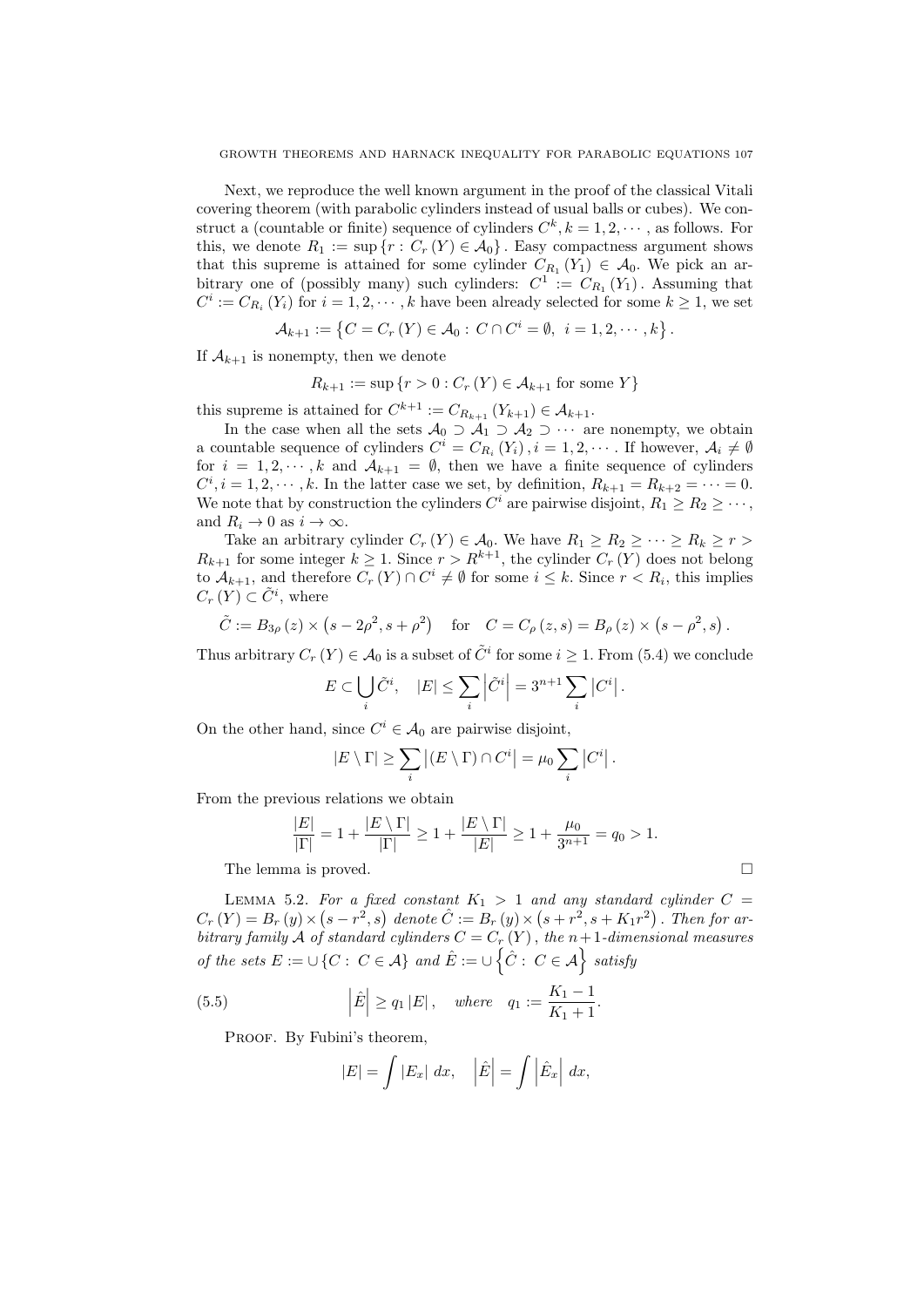where

$$
E_x := \left\{ t \in \mathbb{R}^1 : (x, t) \in E \right\}, \quad \hat{E}_x := \left\{ t \in \mathbb{R}^1 : (x, t) \in \hat{E} \right\}, \quad x \in \mathbb{R}^n.
$$

Therefore, for the proof of lemma it suffices to get the estimate  $|\hat{E}_x| \ge q_1 |E_x|$  for all  $x \in \mathbb{R}^n$ .

Fix an arbitrary x for which  $E_x$  is nonempty. For this x, the open set  $\hat{E}_x$ is a union of disjoint open intervals  $\hat{I}_k$ ,  $k = 1, 2, \cdots$ . If  $t \in E_x$ , then  $(x, t)$  belongs to a cylinder  $C = B_r(y) \times (s - r^2, s)$  in A, and  $(s + r^2, s + K_1 r^2) \subset \hat{I}_k$ for some k. Obviously,  $r^2 \leq r_k^2 := (K_1 - 1)^{-1} \left| \hat{I}_k \right|$ . We also choose  $s_k$  such that  $\hat{I}_k = (s_k + r_k^2, s_k + K_1 r_k^2)$ . Then  $s_k + r_k^2 \leq s + r^2$ ,  $s_k - r_k^2 \leq s - r^2$ , and

$$
t \in (s - r^2, s) \subset J_k := (s_k - r_k^2, s_k + K_1 r_k^2).
$$

Our argument shows that  $E_x \subset \bigcup$  $\bigcup_k J_k$ , hence

$$
q_1 |E_x| \le q_1 \left| \bigcup_k J_k \right| \le q_1 \sum_k |J_k| = \sum_k \left| \hat{I}_k \right| = \left| \hat{E}_x \right|.
$$

This completes the proof of lemma.

THEOREM 5.3 (Third Growth Theorem). Let a function  $u \in C^{2,1}(\overline{C_r})$ , where  $C_r := C_r(Y)$ ,  $Y = (y, s) \in \mathbb{R}^{n+1}$ ,  $r > 0$ , and let  $Lu \leq 0$  in  $C_r$ . In addition, suppose

(5.6) 
$$
|\{u > 0\} \cap C^0| \le \mu \cdot |C^0|
$$

where

$$
C^0 := C_{r/2}(Y^0), \quad Y^0 := \left(y, s - \frac{3}{4}r^2\right), \quad \mu = const < 1.
$$

Then  $u \in \mathcal{M}(\beta, Y, r)$  with a constant  $\beta = \beta(n, \nu, \mu) < 1$ .

PROOF. For certainty, we assume  $Y = (y, s) = 0$  and  $r = 2$ . As before, the general case is reduced to this one by a linear transformation. Note that  $C^0 :=$  $B_1(0) \times (-4, -3)$ , hence  $|C^0| = |B_1|$  depends only on n.

Consider the set  $\Gamma := \{u \leq 0\} \cap C^0$ . From (5.6) it follows

(5.7) 
$$
|\Gamma| \ge (1 - \mu) |C^0| = (1 - \mu) |B_1| =: c_0 = c_0 (n, \mu) > 0.
$$

In Theorem 3.3, the constant  $\beta_1 = \beta_1 (n, \nu, \mu) \rightarrow 0^+$  as  $\mu \rightarrow 0^+$ . Fix a constant  $\mu_0 = \mu_0(n, v) \in (0, 1)$  such that the corresponding value  $\beta_1(n, \nu, \mu_0) \leq \frac{1}{2}$ . For this constant  $\mu_0$  and the given set Γ, consider the family of cylinders A defined by the formula (5.1). By Lemma 5.1, the set  $E := \bigcup \{C : C \in A\}$  has measure

 $|E| \ge q_0 |\Gamma|$ , where  $q_0 := 1 + 3^{-n-1} \mu_0 > 1$ .

Denote  $\varepsilon_0 := 3^{-n-2}\mu_0$ , so that  $q_0 = 1 + 3\varepsilon_0$ . Next, choose the constant  $K_1 > 0$ satisfying the equality

$$
q_1 := \frac{K_1 - 1}{K_1 + 1} = \frac{1 + 2\varepsilon_0}{1 + 3\varepsilon_0}
$$
, i.e.  $K_1 = K_1(n, \nu) := 5 + 2\varepsilon_0^{-1}$ .

Combining Lemmas 5.1 and 5.2, we find that the corresponding set  $\hat{E}$  has measure

(5.8) 
$$
\left| \hat{E} \right| \ge q_1 \left| E \right| \ge q_0 q_1 \left| \Gamma \right| = (1 + 2\varepsilon_0) \left| \Gamma \right|.
$$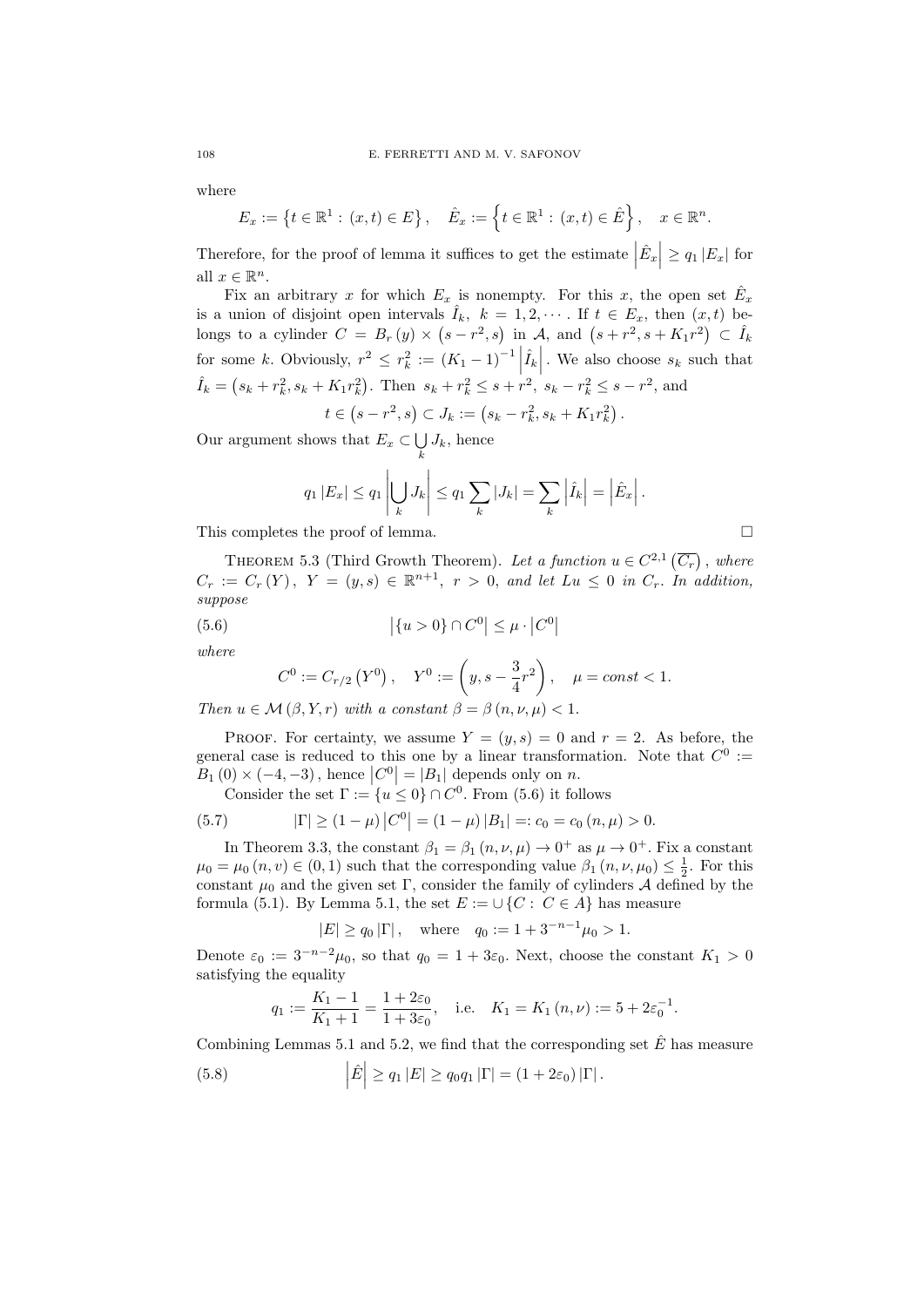Further, choose another open cylinder  $C^1$  such that

(5.9)  $C^0 \subset C^1$ ,  $|C^1 \setminus C^0| \leq \varepsilon_0 c_0$ , and  $dist(C^0, \partial C^1) \geq c_1 = c_1 (n, \nu, \mu) > 0$ . Consider separately cases (a)  $\hat{E} \setminus C^1 \neq \emptyset$  and  $(b) \hat{E} \setminus C^1 = \emptyset$ .

(a)  $\hat{E} \setminus C^1 \neq \emptyset$ . This can be true only if some cylinders  $C \in \mathcal{A}$  are large enough: there exists  $C = C_r(Y) \in \mathcal{A}$  with  $r \ge r_0 = r_0(n, \nu, \mu) > 0$ . Note that

$$
|\{u>0\}\cap C|\leq |C\setminus \Gamma|\leq \mu_0\,|C| \quad \text{for} \quad C\in \mathcal{A}.
$$

By Theorem 3.3 and the choice of  $\mu_0$ ,

(5.10) 
$$
\sup_{C_{\frac{r}{2}}(Y)} u \le \frac{1}{2} \sup_{C_r(Y)} u_+ \le \frac{1}{2} M \text{ for } C = C_r(Y) \in \mathcal{A},
$$

where  $M := \sup$  $\sup_{C_2} u_+$ , hence

$$
u-\frac{1}{2}M\leq 0\quad\text{on}\quad D:=B_{r/2}\left(y\right)\times\left\{s\right\}\quad\text{for}\quad C_{r}\left(Y\right)\in\mathcal{A},\;Y=\left(y,s\right).
$$

In our case, we can apply Theorem 4.2 to the function  $u - \frac{1}{2}M$  with  $\rho = \frac{1}{2}r_0$ . By this theorem,  $u - \frac{1}{2}M \in \mathcal{M}(\beta_2, 0, 2)$  with  $\beta_2 < 1$  depending only on  $n, \nu, \mu$ . Then

$$
\sup_{C_1} u = \frac{1}{2} M + \sup_{C_1} (u - \frac{1}{2} M)
$$
  
\n
$$
\leq \frac{1}{2} M + \beta_2 \sup_{C_2} (u - \frac{1}{2} M)_+ = \frac{1}{2} (1 + \beta_2) M,
$$

and  $u \in \mathcal{M}(\beta_0, 0, 2)$  with  $\beta_0 := \frac{1}{2}(1 + \beta_2) < 1$ .

(b)  $\hat{E} \setminus C^1 = \emptyset$ . In this case  $\hat{E} \subset C^1$ , and by the estimates (5.7)–(5.9), the set  $\Gamma_1 := \hat{E} \cap C^0$  has measure

(5.11) 
$$
|\Gamma_1| = |\hat{E} \cap C^0| \ge |\hat{E}| - |C^1 \setminus C^0| \ge (1 + 2\varepsilon_0) |\Gamma| - \varepsilon_0 c_0 \ge (1 + \varepsilon_0) |\Gamma|.
$$

The previous argument in (a) shows that for arbitrary  $C \in \mathcal{A}$ , from (5.10) it follows  $u \leq \beta_0 M$  on  $\hat{C}$  with  $\beta_0 = \beta_0 (n, \nu, \mu) < 1$ . Since such sets  $\hat{C}$  cover  $\Gamma_1$ , we have  $u \leq \beta_0 M$  on  $\Gamma_1$ . Combining this estimate with (5.11), we obtain

(5.12) 
$$
|\{u \le \beta_0 M\} \cap C^0| \ge (1 + \varepsilon_0) |\{u \le 0\} \cap C^0|.
$$

We have proved that either (a)  $u \leq \beta_0 M$  on  $C_1$ , or (b) u satisfies (5.12). Starting from  $u_0 := u, M_0 := M$ , define

$$
u_{k+1} := u_k - \beta_0 M_k, \quad M_{k+1} := \sup_{C_2} u_{k+1} \quad \text{for} \quad k = 0, 1, 2, \cdots.
$$

It is easy to see that

$$
u_k = u - [1 - (1 - \beta_0)^k] M
$$
,  $M_k = (1 - \beta_0)^k M$  for all k.

If the alternative (b) holds for all  $u_k$  with  $k = 0, 1, 2, \dots, m-1$ , then for such k

$$
\begin{aligned} \left| C^{0} \right| &\geq \left| \{ u_{m} \leq 0 \} \cap C^{0} \right| = \left| \{ u_{m-1} \leq \beta_{0} M_{m-1} \} \right| \geq (1 + \varepsilon_{0}) \left| \{ u_{m-1} \leq 0 \} \cap C^{0} \right| \\ &\geq \left| \cdots \geq (1 + \varepsilon_{0})^{m} \left| \{ u_{0} \leq 0 \} \cap C^{0} \right| \geq (1 + \varepsilon_{0})^{m} c_{0} .\end{aligned}
$$

If we take m such that  $(1+\varepsilon_0)^m c_0 > |C^0|$ , then (b) fails for some  $u_k$  with  $k \leq m-1$ . Therefore,  $u_m \leq u_{k+1} \leq 0$ , and

$$
u \le [1 - (1 - \beta_0)^m] M \quad \text{on} \quad C_1.
$$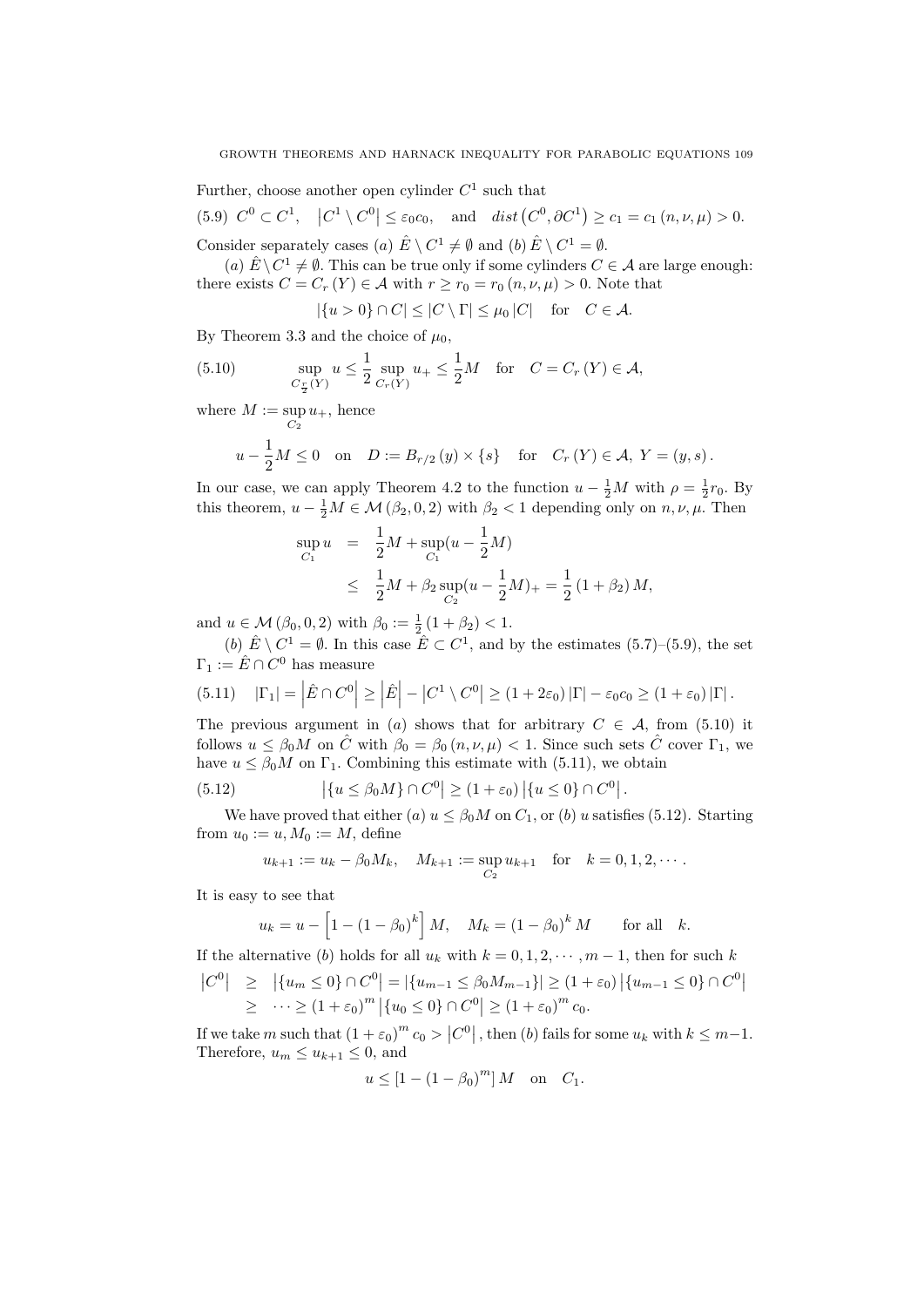The last inequality exactly means

$$
u \in \mathcal{A}(\beta, 0, 2)
$$
 with  $\beta := 1 - (1 - \beta_0)^m < 1$ .

 $\Box$ 

 $\Box$ 

COROLLARY 5.4. Let a function  $v \in C^{2,1}(\overline{C_r})$  satisfy  $v \geq 0$ ,  $Lv \geq 0$  in  $C_r$ , and in addition,  $|\{v \geq 1\} \cap C^0| \geq (1 - \mu) \cdot |C^0|$ . Then  $v \geq 1 - \beta > 0$  on  $C_{r/2}$ . Here  $\beta = \beta(n, \nu, \mu) < 1$  for  $\mu < 1$ .

PROOF. We assume  $r = 2$ . The function  $u := 1 - v$  satisfies  $Lv \leq 0$  in  $C_2$ , and  $|\{u > 0\} \cap C^0| = |\{v < 1\} \cap C^0| = |C_0| - |\{v \ge 1\} \cap C^0|$ 

$$
\leq |C_0| - (1 - \mu) \cdot |C^0| = \mu \cdot |C^0|.
$$

By the previous theorem,

$$
\sup_{C_1} u \le \beta \sup_{C_2} u_+ \le \beta, \quad \text{and} \quad \inf_{C_1} v = 1 - \sup_{C_1} u \ge 1 - \beta.
$$

## 6. Proof of Theorem 1.5. Some generalizations and applications

PROOF. We may assume  $Y = 0, r = 1$ , so that  $C_1 = B_1 (0) \times (-1, 0)$ ,  $C^0 =$  $B_1(0) \times (-3, -2)$ . Obviously,

$$
d(X) := \sup \{ \rho > 0 : C_{\rho}(X) \subset C_2(0) \} \ge 1
$$
 on  $C^0$ .

Therefore,

$$
\sup_{C^0} u \le M := \sup_{C^1} d^{\gamma} u
$$
, where  $C^1 := B_2(0) \times (-3, -2)$ ,

and  $\gamma > 0$  is the constant in Lemma 4.3 corresponding to  $h = \frac{1}{2}$ . Following the proof of Theorem 3.4, we have

$$
M = d^{\gamma} u(X_0)
$$
 for some  $X_0 = (x_0, t_0) \in \overline{C^1} \setminus \partial_p C_1$ ,

and then for

$$
\rho := \frac{1}{4}d(X_0) \in \left(0, \frac{1}{2}\right], \quad C_0 := C_{\rho}(X_0), \quad Q_0 := \left\{u > \frac{1}{2}u(X_0)\right\} \cap C_0,
$$

we have  $|Q_0| > \mu_1 |C_0|$  with a constant  $\mu_1 = \mu_1 (n, \nu) > 0$ . Now we can apply Corollary 5.4 with

$$
v = \frac{2}{u(X_0)}u
$$
,  $C_r = C_{2\rho}(Y_0)$ ,  $Y_0 := (x_0, t_0 + 3\rho^2)$ ,  $C^0 = C_0$ ,  $1 - \mu = \mu_1$ .

As a result, we get the estimate

$$
u \ge \beta u(X_0)
$$
 on  $C_\rho(Y_0)$  with  $\beta = \beta(n, \nu) > 0$ .

Further, we use Lemma 4.3 with

$$
v = u, \quad r = 2, \quad D_{\rho} = B_{\rho}(x_0) \times \{t_0 + 2\rho^2\} \subset \overline{C_{\rho}(Y_0)},
$$

and  $D^0 = B_1(0) \times {\tau}$  with an arbitrary  $\tau \in (-1,0)$ . This yields

$$
\beta u\left(X_0\right) \le \inf_{D_\rho} u \le \left(\frac{4}{\rho}\right)^\gamma \inf_{C_1(0)} u.
$$

Finally,

$$
\sup_{C^0} u \le M = d^{\gamma} u(X_0) = (4\rho)^{\gamma} u(X_0) \le \beta^{-1} 4^{2\gamma} \inf_{C_1(0)} u.
$$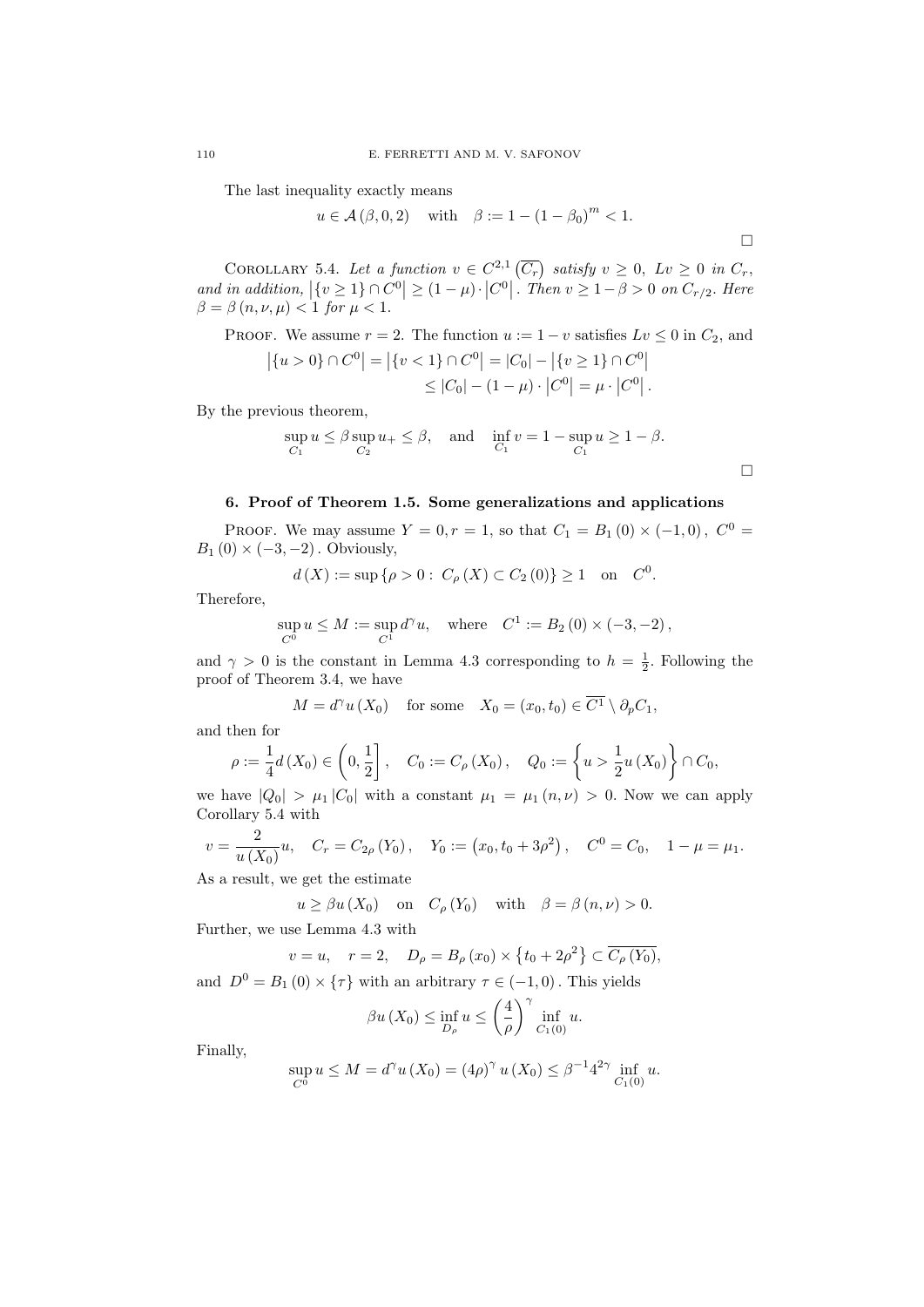This proves the theorem with  $N = N(n, \nu) = \beta^{-1} 4^{2\gamma}$ .

Remark 6.1. The main statements, such as the Harnack inequality and growth theorems, are naturally extended to more general classes, which are different the cases (D) and  $(ND)$ . These are classes obtained by closure of the set  $C^{2,1}$  (or  $C^{\infty}$ ) with respect to the integral norms discussed in Section 2. We demonstrate this approach in the case  $(ND)$  for the proof of the Harnack inequality. We assume

$$
u \ge 0
$$
,  $Lu := u_t - \sum_{i,j} a_{ij} D_{ij} u = 0$  in  $C_{2r}$ ,

where the coefficients  $a_{ij}$  are measurable functions, and u belongs to the Sobolev space  $W_{n+1}^{2,1}(C_{2r}) \cap C(\overline{C_{2r}})$ , i.e.  $u_t, D_{ij}u \in L^{n+1}$ . One can approximate  $a_{ij}$  and u by smooth functions  $a_{ij}^{\varepsilon} \to a_{ij}$  (a. e.) and  $u^{\varepsilon} \to u$  (in  $W_{n+1}^{2,1}$ ) as  $\varepsilon \to 0^+$ . Then

$$
f^{\varepsilon} := L^{\varepsilon} u^{\varepsilon} := u_t^{\varepsilon} - \sum_{i,j} a_{ij}^{\varepsilon} D_{ij} u^{\varepsilon} \to 0 \quad (\text{in } L^{n+1}) \text{ as } \varepsilon \to 0^+.
$$

Relying on the existence results for equations with smooth coefficients, we can write  $u^{\varepsilon} = v^{\varepsilon} + w^{\varepsilon}$ , where

$$
L^{\varepsilon}v^{\varepsilon} = 0 \text{ in } C_{2r}, \quad v^{\varepsilon} = u^{\varepsilon} \text{ on } \partial_{p}C_{2r};
$$
  

$$
L^{\varepsilon}w^{\varepsilon} = f^{\varepsilon} \text{ in } C_{2r}, \quad w^{\varepsilon} = 0 \text{ on } \partial_{p}C_{2r}.
$$

By Theorem 2.4,  $v^{\varepsilon} \to 0$  in  $L^{\infty}$ , while  $v^{\varepsilon}$  satisfies the Harnack inequality (1.2). By easy limit passage,  $(1.2)$  also holds for the original function u.

REMARK 6.2. In the divergence case, we do not assume that  $a_{ij} = a_{ji}$ . This makes it easy to extend the results to more general equations

(6.1) 
$$
L'u = a_0u_t - \sum_{i,j=1}^n D_i(a_{ij}D_ju) - \sum_{j=1}^n b_jD_ju - \sum_{i=1}^n D_i(c_iu) = 0,
$$

which include the lower order terms with bounded coefficients  $b_j, c_i$ . We set

$$
a_{00}^0 = A = const > 0
$$
,  $a_{i0}^0 = c_i$ ,  $a_{0j}^0 = b_j$ ,  $a_{ij}^0 = a_{ij}$ , for  $i, j = 1, \dots, n$ .

Then the  $(n + 1) \times (n + 1)$ -matrix  $[a_{ij}^0]_{i,j=0}^n$  satisfies the condition the uniform parabolicity condition (U) with a smaller constant  $\nu > 0$ , provided  $A > 0$  is large enough. Introduce a new variable  $x_0 \in \mathbb{R}^1$ . Then the function

$$
u^{0}(x_{0}, x, t) = e^{x_{0} + At} u(x, t),
$$

satisfies the parabolic equation without lower order terms:

$$
L^0 u^0 = a_0 u_t^0 - \sum_{i,j=0}^n D_i (a_{ij}^0 D_j u^0) = A u^0 + e^{x_0 + At} L' u - A u^0 = 0.
$$

Thus the Harnack inequality and some other results are easily extended to more general equations (6.1).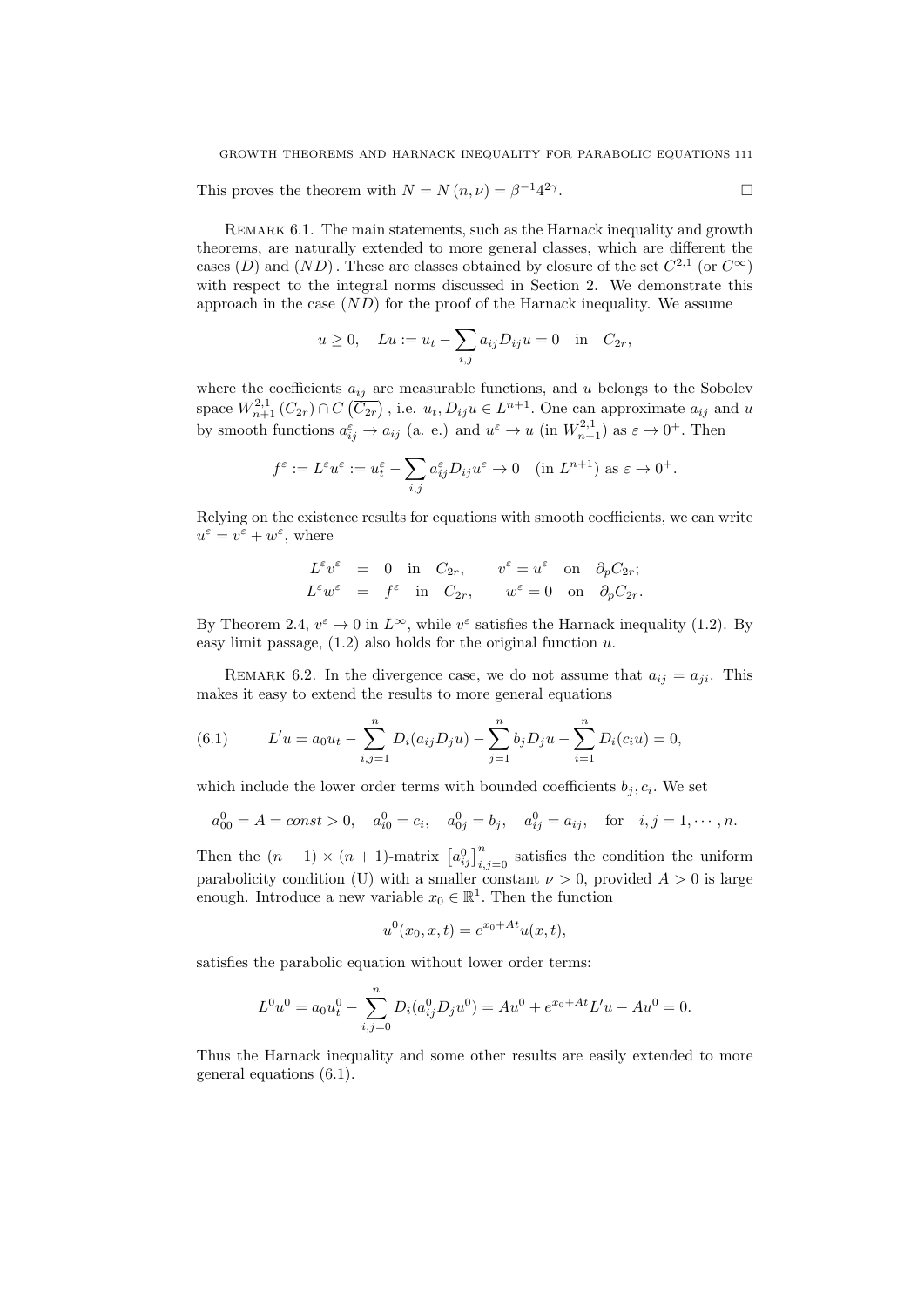#### References

- [A] A. D. Aleksandrov, Uniqueness conditions and estimates for the solutions of the Dirichlet problem, Vestnik Leningrad. Univ. 18, no. 3 (1963), 5–29 in Russian; English translation in Amer. Math. Soc. Trans. 68, no. 2 (1968), 89–119.
- [A68] D. G. Aronson, Non-negative solutions of linear parabolic equations, Ann. Scuola Norm. Sup. Pisa 22 (1968), 607–694.
- [AS] D. G. Aronson and J. Serrin, Local behavior of solutions of quasilinear parabolic equations, Arch. Rational Mech. Anal. 25 (1967), 81–122.
- [DG] E. De Giorgi, Sulla differenziabilità e l'analiticità delle estremali degli integrali multipli regolari, Mem. Accad. Sci. Torino Cl. Sci. Fis. Mat. Natur. (3) 3 (1957), 25–43.
- A. Friedman, Partial Differential Equations of Parabolic Type, Prentice Hall, 1964.
- [FS] E. B. Fabes and M. V. Safonov, Behavior near the boundary of positive solutions of second order parabolic equations, J. Fourier Anal. and Appl., Special Issue: Proceedings of the Conference El Escorial 96 (1998), 871–882.
- [FSY] E. B. Fabes, M. V. Safonov and Yu Yuan, Behavior near the boundary of positive solutions of second order parabolic equations. II, Trans. Amer. Math. Soc. 351, no. 12 (1999), 4947– 4961.
- [FSt] E. B. Fabes and D. W. Stroock, A new proof of Moser's parabolic Harnack inequality using the old idea of Nash, Arch. Rational Mech. Anal. 96, no. 4 (1986), 327–338.
- [GT] D. Gilbarg and N. S. Trudinger, Elliptic Partial Differential Equations of second Order, 2nd ed., Springer-Verlag, Berlin–Heidelberg–New York–Tokyo, 1983.
- A. V. Ivanov, The Harnack inequality for generalized solutions of second-order quasilinear parabolic equations, Trudy Mat. Inst. Steklov 102 (1967), 51–84.
- [K76] N. V. Krylov, Sequences of convex functions and estimates of the maximum of the solution of a parabolic equation, Sibirsk. Math. Zh. 17 (1976), 290–303 in Russian; English translation in Siberian Math. J. 17 (1976), 226–236.
- [K] N. V. Krylov, Nonlinear Elliptic and Parabolic Equations of Second Order, Nauka, Moscow, 1985 in Russian; English translation: Reidel, Dordrecht, 1987.
- [KS] N. V. Krylov and M. V. Safonov, A certain property of solutions of parabolic equations with measurable coefficients, Izvestia Akad. Nauk SSSR, ser. Matem. 44, No. 1 (1980), 161–175 in Russian; English translation in Math. USSR Izvestija, 16, no. 1 (1981), 151–164.
- [LE] E. M. Landis, Second Order Equations of Elliptic and Parabolic Type, "Nauka", Moscow, 1971 in Russian; English transl.: Amer. Math. Soc., Providence, RI, 1997.
- [L] G. M. Lieberman, Second Order Parabolic Differential Equations, World Scientific, 1996.
- [LSU] O. A. Ladyzhenskaya, V. A. Solonnikov and N. N. Ural'tseva, Linear and Quasi-linear Equations of Parabolic Type, Nauka, Moscow, 1967 in Russian; English transl.: Amer. Math. Soc., Providence, RI, 1968.
- [LSW] W. Littman, G. Stampacchia and H. W. Weinberger, Regular points for elliptic equations with discontinuous coefficients, Ann. Scuola Norm. Sup. Pisa (3) 17 (1963), 43-77.
- [M61] J. Moser, On Harnack's theorem for elliptic differential equation, Comm. Pure Appl. Math. 14 (1961), 577-591.
- [M64] J. Moser, A Harnack inequality for parabolic differential equations, Comm. Pure and Appl. Math. 17 (1964), 101–134; and correction in: Comm. Pure and Appl. Math. 20 (1967), 231–236.
- [N] J. Nash, Continuity of solutions of parabolic and elliptic equations, Amer. J. Math. 80 (1958), 931–954.
- [PE] F. O. Porper and S. D. Eidelman, Two-sided estimates of fundamental solutions of secondorder parabolic equations, and some applications, Uspekhi Mat. Nauk 39, no. 3 (1984), 107–156 in Russian; English transl. in Russian Math. Surveys 39, no. 3 (1984), 119–178.
- [S80] M. V. Safonov, Harnack inequality for elliptic equations and the Hölder property of their solutions, Zap. Nauchn. Sem. Leningrad. Otdel. Mat. Inst. Steklov (LOMI) 96 (1980), 272– 287 in Russian; English translation in J. Soviet Math. 21, no. 5 (1983), 851–863.
- [S98] M. V. Safonov, Estimates near the boundary for solutions to second order parabolic equaitons, Invited Lecture at the ICM in Berlin, August 18–27, 1998. In: Documenta Matematica, Extra Volume ICM 1998, vol. 1, pp. 637–647.
- [SY] M. V. Safonov and Yu Yuan, Doubling properties for second order parabolic equations, Annals of Mathematics 150 (1999), 313–327.